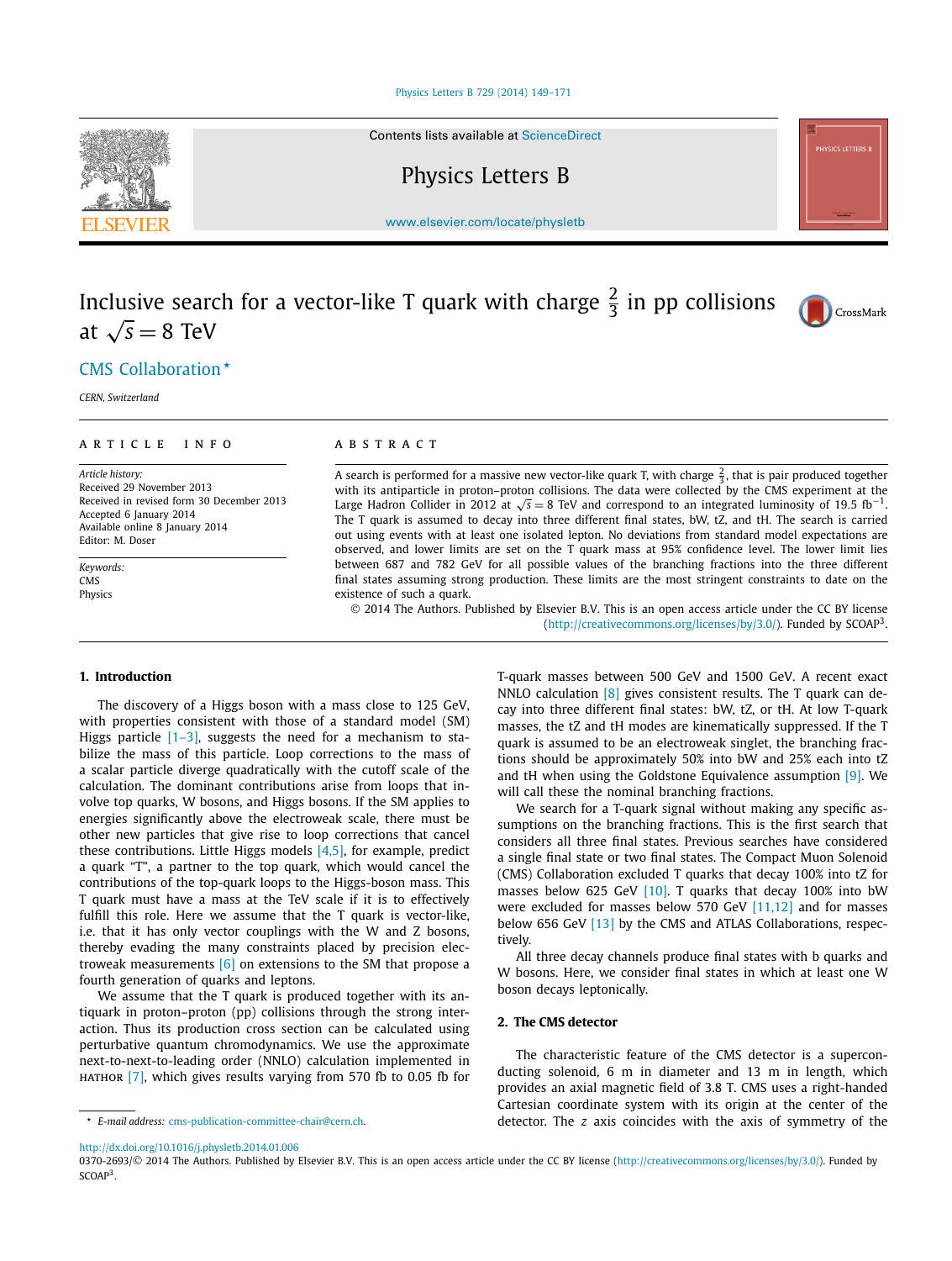detector, and is oriented in the counterclockwise proton beam direction. The *x* axis points towards the center of the Large Hadron Collider (LHC) ring. The polar angle  $\theta$  is defined with respect to the positive *z* axis and  $\phi$  is the corresponding azimuthal angle. Pseudorapidity is defined as  $\eta = -\ln[\tan(\theta/2)]$ .

Several particle detection systems are located within the bore of the solenoid. A multi-layered silicon pixel and strip tracker covering the pseudorapidity region |*η*| *<* <sup>2</sup>*.*5 measure the trajectories of charged particles. An electromagnetic calorimeter (ECAL) covering  $|\eta|$  < 3.0 made of lead tungstate crystals, with a lead scintillator preshower detector covering 1*.*<sup>65</sup> *<* |*η*| *<* <sup>2</sup>*.*6, measures electrons and photons. A hadron calorimeter made of brass and scintillators covering |*η*| *<* <sup>3</sup>*.*0 measures jets. Muons are measured with gasionization detectors covering |*η*| *<* <sup>2</sup>*.*4 embedded in the steel flux return yoke of the solenoid, and with the pixel and strip trackers. The CMS detector is nearly hermetic, enabling momentum imbalance measurements in the plane transverse to the beam directions. A two-level trigger system selects the most interesting pp collision events for use in physics analyses. The Level-1 system uses custom hardware processors to select events in less than 4 μs, using information from the calorimeters and muon detectors. The high-level trigger processor farm further reduces the event rate to a few hundred Hz. A detailed description of the CMS detector can be found in Ref. [\[14\].](#page-7-0)

### **3. Event samples**

The analysis is based on data recorded by the CMS experiment in pp collisions at  $\sqrt{s} = 8$  TeV during the 2012 LHC run and corresponding to an integrated luminosity of 19.5 fb<sup>-1</sup>. The inclusive muon sample is defined by the requirement to have an isolated muon candidate in the event with the transverse momentum  $p_T > 24$  GeV, as identified online by the trigger system. In the inclusive electron sample, an isolated electron candidate in the event with  $p_T > 27$  GeV is required at the trigger level. The multilepton sample consists of events with two or more isolated electron and/or muon candidates. At the trigger level, one lepton candidate must have  $p<sub>T</sub> > 17$  GeV and the other  $p<sub>T</sub> > 8$  GeV. The data are filtered to remove spurious events from noise or beam backgrounds by requiring a primary interaction vertex, and to remove data collected at times when the detector was not operating optimally.

The signal efficiencies and background contributions are estimated using simulated event samples. The  $pp \rightarrow T\bar{T}$  process is simulated using version 5.1.1 of the MADGRAPH  $[15]$  event generator with up to two additional hard partons. For every T-quark mass between 500 and 1500 GeV, in 100 GeV increments, six different samples each with one of the possible final states (bWbW, bWtH, bWtZ, tHtH, tHtZ, and tZtZ) are generated. All possible combinations of branching fractions can be simulated by combining these samples with the appropriate weights. The Higgs boson decays are simulated assuming SM branching fractions for a mass of 125 GeV.

Events from SM processes that give rise to backgrounds are generated using MADGRAPH (W + jets, Z + jets, ttW, and ttZ production), POWHEG version 1  $[16-18]$  (tt and t production), and PYTHIA version 6.424  $[19]$  (WW, WZ, ZZ, and ttH production). For  $W +$  jets and  $Z +$  jets production, MADGRAPH generates samples with up to four partons. These samples are merged using the MLM scheme with  $k_T$  jets [\[20,21\].](#page-7-0) For powhec the CTEQ6M parton distribution functions (PDFs) are used and for all other generators the CTEQ6L1 [\[22\]](#page-7-0) PDFs are used. Hadronization and parton showering are simulated using pythia for all samples, and the CMS detector response is simulated using GEANT4 [\[23\].](#page-7-0) Minimum bias interactions, generated using pythia, are superimposed on the simulated events to model the effect of additional pp collisions within a single bunch crossing (pileup). The simulated interaction multiplicities are made to match the data, given the observed luminosity profile. The average number of simultaneous collisions per bunch crossing in the data sample is 21. The normalization of the  $W+$ jets sample is determined directly from the data, and all other samples are normalized to the next-to-leading-order prediction of their cross sections as computed with MCFM  $[24]$ .

### **4. Event reconstruction**

The event vertex of the hard scatter, "primary vertex", is identified as the reconstructed vertex with the largest  $\sum p_{\rm T}^2$  of its associated tracks. Data and simulated samples are reconstructed by a particle-flow algorithm [\[25\],](#page-7-0) which reconstructs all visible particles in the event originating from the primary interaction. Charged particles identified as coming from pileup interactions are not considered.

Muon candidates [\[26\]](#page-7-0) are reconstructed from track segments detected in the muon chambers combined with matching hits in the silicon tracker. Electron candidates  $[27,28]$  are reconstructed as clusters of energy deposits in the ECAL that are consistent with a track in the silicon tracker. Electron candidates consistent with arising from a photon conversion are rejected. An isolation variable is defined as the ratio of the sum of  $p<sub>T</sub>$  of all additional particles reconstructed in an isolation cone to the  $p<sub>T</sub>$  of the lepton candidate. The cone radius is  $\Delta R = \sqrt{(\Delta \phi)^2 + (\Delta \eta)^2} = 0.4$  around muon candidates and  $\Delta R = 0.3$  around electron candidates. The sum of  $p<sub>T</sub>$  in the isolation cone is corrected, on an event-by-event basis, for the remaining contributions from other interactions in the same beam crossing. A muon is considered isolated if the isolation variable is below 0.12. For electrons the corresponding requirement is 0.10.

All reconstructed particles except isolated leptons are clustered into jets using the anti- $k<sub>T</sub>$  jet clustering algorithm [\[29\]](#page-7-0) with a distance parameter of 0.5, as implemented in  $FAST|ET$  3.0 [\[30\].](#page-7-0) Energy response, trigger and reconstruction efficiencies for simulated event samples are corrected using scale factors determined from data to reproduce the performance of the CMS detector [\[31\].](#page-7-0) Efficiency corrections are of order a few percent. Jet energy corrections vary between 1% and 10%, depending on  $\eta$  and  $p_T$ .

The missing transverse energy,  $E_T^{miss}$ , is defined as the magnitude of the vector sum of the transverse momenta of all reconstructed particles. We define  $H<sub>T</sub>$  as the scalar sum of the transverse momentum of all jets, and  $S_T$  as the sum of  $H_T$ ,  $E_T^{miss}$ , and the transverse momenta of all leptons.

Jets originating from the hadronization of a b quark are identified by the combined secondary vertex algorithm  $[32]$ , which combines information about impact parameter significance, secondaryvertex reconstruction, and jet kinematic properties. Jets identified by the algorithm are said to be b-tagged. For jet kinematics typical of top-quark decays, the algorithm has a  $66.1 \pm 0.3$ % probability of tagging jets from b quarks and a  $1.3 \pm 0.2$ % probability of tagging jets from light quarks and gluons [\[33\].](#page-7-0)

For large values of the T-quark mass, its decay products have large  $p_T$  values and their secondary decay products may get merged into a single jet. In order to identify highly boosted Wboson and top-quark jets from the decay of massive particles, we perform an additional jet reconstruction using the Cambridge– Aachen algorithm [\[34\]](#page-7-0) with a distance parameter of 0.8. Jets with  $p_T > 200$  GeV and a mass between 60 and 130 GeV are classified as W jets [\[35–37\].](#page-7-0) This signature is most important for T decays to bW because in this decay the W boson tends to have the largest  $p_T$ . It can also occur in T decays to tZ or tH but here the decay products of the bosons merge less often because in these decays the boson is accompanied by the massive top quark and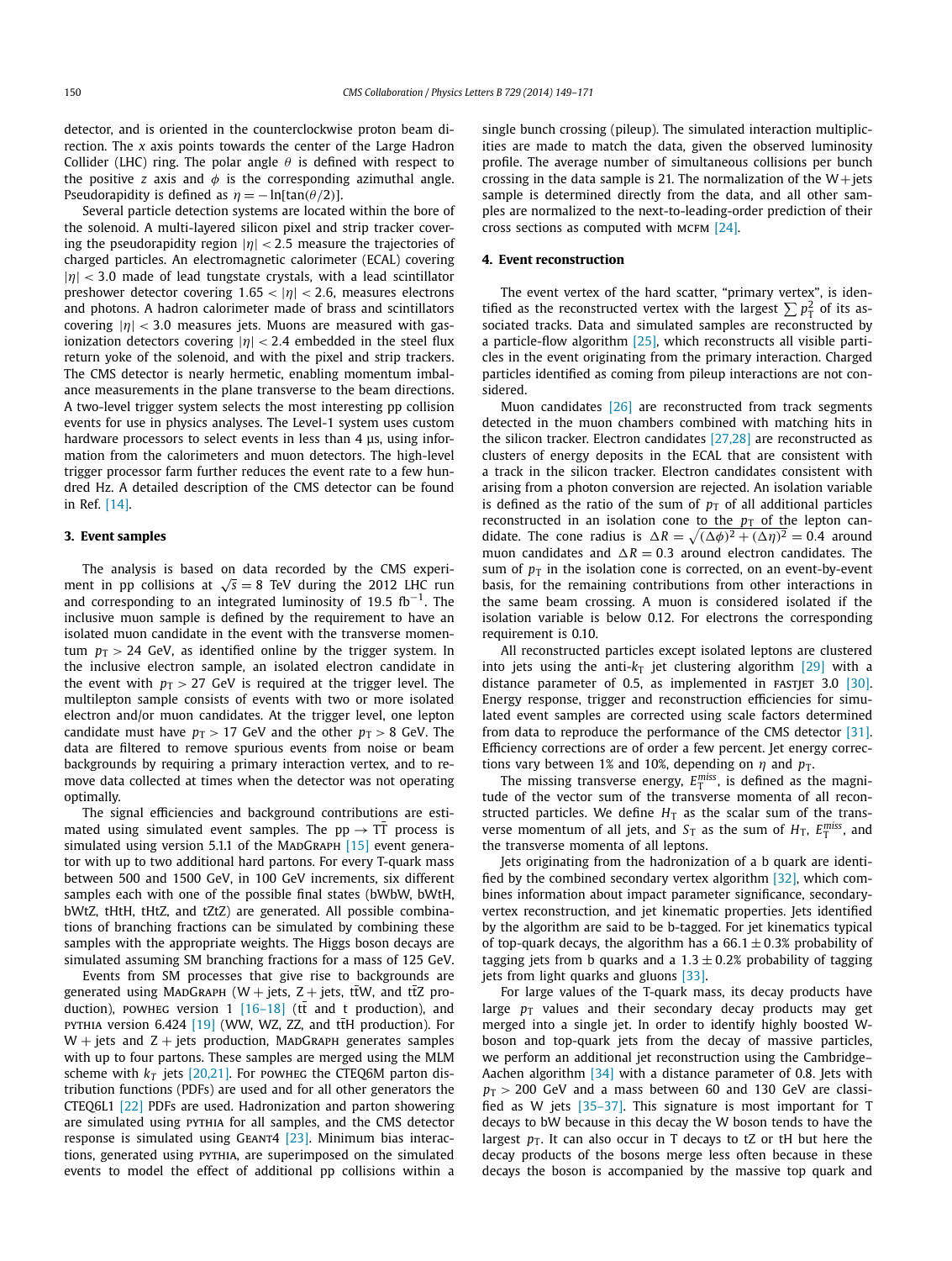

Fig. 1. Observed multiplicity of b-tagged jets in the single-lepton sample compared with a simulation using the W-boson background normalization determined from the data (left) and observed multiplicity of jets with *p*<sub>T</sub> > 30 GeV for events with one isolated lepton, at least three jets, at least one W jet and no b-tagged jets (right). The bin-by-bin pulls shown in this and other figures are the values of the difference between observed number and expected number of events divided by the sum in quadrature of the systematic and statistical uncertainties. The uncertainties are correlated bin-to-bin, and include those in the luminosity, the cross sections and the correction factors, as described in Section [7.](#page-5-0)

therefore has smaller  $p<sub>T</sub>$ . The decay products of a hadronic top decay may merge into a single jet. To identify top-quark jets, we follow the method of Ref. [\[38\].](#page-8-0) Jets are classified as top jets if they have  $p_T > 200$  GeV, a mass between 140 and 250 GeV, at least three subjets, and the minimum pairwise mass larger than 50 GeV. The efficiency for identifying W and top jets is adjusted for differences in the range of 5–7% between data and simulation. The W and top jet reconstruction is independent of the standard jet reconstruction, and the collection of jets reconstructed by the latter is not modified by the W and top jet identified.

### **5. Single-lepton channel**

Single-muon events are selected in the inclusive muon sample requiring an isolated muon candidate with  $p_T > 32$  GeV and  $|\eta|$  < 2.1. Single-electron events are selected in the inclusive electron sample requiring an isolated electron candidate with  $p<sub>T</sub>$  > 32 GeV and |*η*| *<* <sup>1</sup>*.*44 or 1*.*<sup>57</sup> *<* |*η*| *<* <sup>2</sup>*.*5. In each case, the candidate lepton must be consistent with originating from the primary vertex. Events that have a second muon or electron candidate are removed from the sample. All events must have at least three jets with  $p_T > 120, 90$ , and 50 GeV respectively. In addition, at least one W jet has to be identified or there has to be a fourth jet with  $p_T > 35$  GeV. Each of the jets must have  $|\eta| < 2.4$  and be separated by  $\Delta R > 0.4$  from the isolated muon and by  $\Delta R > 0.3$ from the isolated electron. Requiring several high- $p<sub>T</sub>$  jets greatly reduces the contributions from SM background processes, which are all dominantly produced with fewer and softer jets. All events must also have  $E_{\text{T}}^{\text{miss}} > 20$  GeV. Combined with the requirements above, this last requirement effectively suppresses contributions from background multijet events.

To avoid large uncertainties from modeling W-boson production in association with multiple energetic jets, the W-boson background is normalized directly to a control data sample consisting of events selected in exactly the same way as in the signal selection but with the requirement that the events have at most three jets with  $p_T > 35$  GeV and no W jet. This sample is dominated by W-boson and top-quark production, and would have a negligible signal contribution. We determine two scale factors such that the total number of simulated events and the number of simulated events with at least one b-tagged jet agree with the corresponding counts observed in the control data sample. One scale factor is used to multiply the number of events with a W boson and heavyflavor (b- or c-quark) jets; the other scale factor is used to multiply the number of events with a W boson without heavy-flavor jets. In

### **Table 1**

Number of events predicted for background processes and observed in the singlelepton sample. The uncertainty in the total background expectation is computed including the correlations between the systematic uncertainties of the individual contributions. The uncertainties include those in the luminosity, the cross sections and the correction factors, as detailed in Section [7.](#page-5-0)

| Lepton flavor    | Muon            | Electron        |
|------------------|-----------------|-----------------|
| tt               | $36700 + 5500$  | $35900 + 5400$  |
| Single top quark | $2200 + 1100$   | $2100 + 1000$   |
| W                | $19700 + 9900$  | $18600 + 9400$  |
| Z                | $2200 + 1100$   | $2000 + 1000$   |
| Multijets        | < 60            | $1680 + 620$    |
| ttW              | $144 + 72$      | $137 + 68$      |
| tīZ.             | $109 + 54$      | $108 + 54$      |
| ttH              | $570 + 290$     | $570 + 290$     |
| WW/WZ/ZZ         | $410 + 200$     | $400 + 200$     |
| Total background | $61900 + 13900$ | $61500 + 13700$ |
| Data             | 58478           | 57743           |
|                  |                 |                 |

addition, we scale events containing b- and c-quark jets with two different scale factors. The ratio of these two scale factors is set to the value determined in the semileptonic tt sample at  $\sqrt{s} = 7$  TeV from [\[39\].](#page-8-0) The scale factors are 0.8 for events that have at least one b quark, 1.1 for events without b quarks but at least one c quark, and 1.0 for events with only light quarks and gluons. These factors are applied after the samples are normalized to the inclusive Wboson production cross section predicted at NNLO [\[40\].](#page-8-0) The same scale factors are applied to events with electrons and to events with muons.

Fig. 1 shows that the overall jet multiplicity distribution and the multiplicity of b-tagged jets are both well modeled by the simulation following the scaling procedure. The left plot in Fig. 1 shows the agreement between data and simulation for the multiplicity of b-tagged jets. As an additional cross-check of the simulation of the background we have looked at the overall jet multiplicity, in a subset of the event sample without b-tagged jets. This distribution is shown as the right plot in Fig. 1.

The numbers of events expected and observed are given in Table 1. The selection efficiencies and expected numbers of events for the T-quark signal, assuming nominal branching fractions, are summarized in [Table 2.](#page-4-0)

We use boosted decision trees (BDT) [\[41\]](#page-8-0) to further separate the T-quark signal from the SM background, more than 96% of which arises from  $t\bar{t}$ , W- and Z-boson production. In the training of the BDT, we include the signal sample with the composition defined by the nominal branching fractions. We have tried training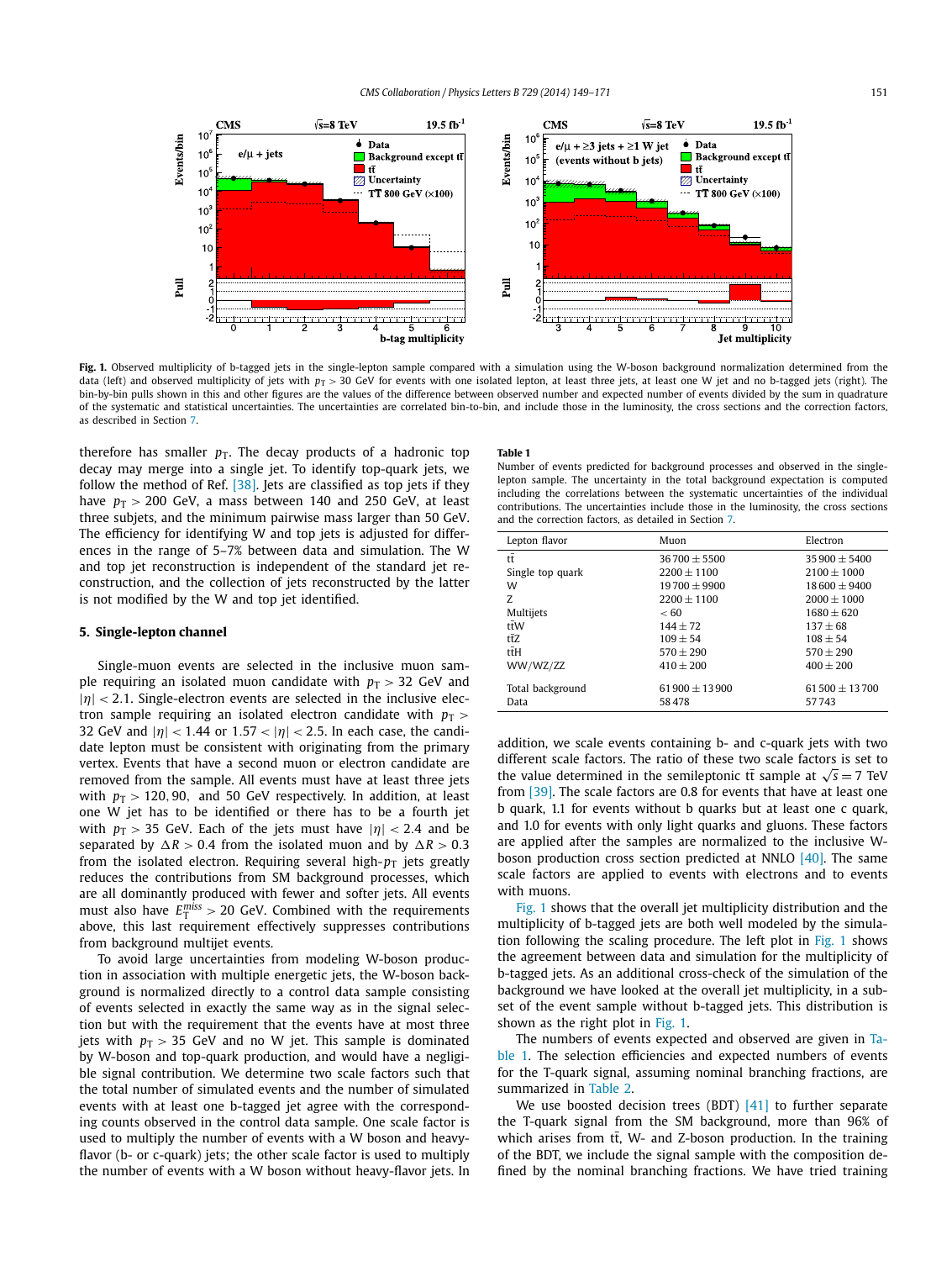<span id="page-3-0"></span>

Fig. 2. Observed and expected distributions of the BDT discriminant. The distribution for a T quark with a mass of 800 GeV is also shown. The top panel is for events with at least one W jet, the bottom panel for events without W jets. The left column is for events with a muon and the right column for events with an electron.



Fig. 3. Observed and expected distributions of the BDT discriminant for the subset of events in the subsample without b-tagged jets. The distribution for a T quark with a mass of 800 GeV is also shown. The top panel is for events with at least one W jet, the bottom panel for events without W jets. The left column is for events with a muon and the right column for events with an electron.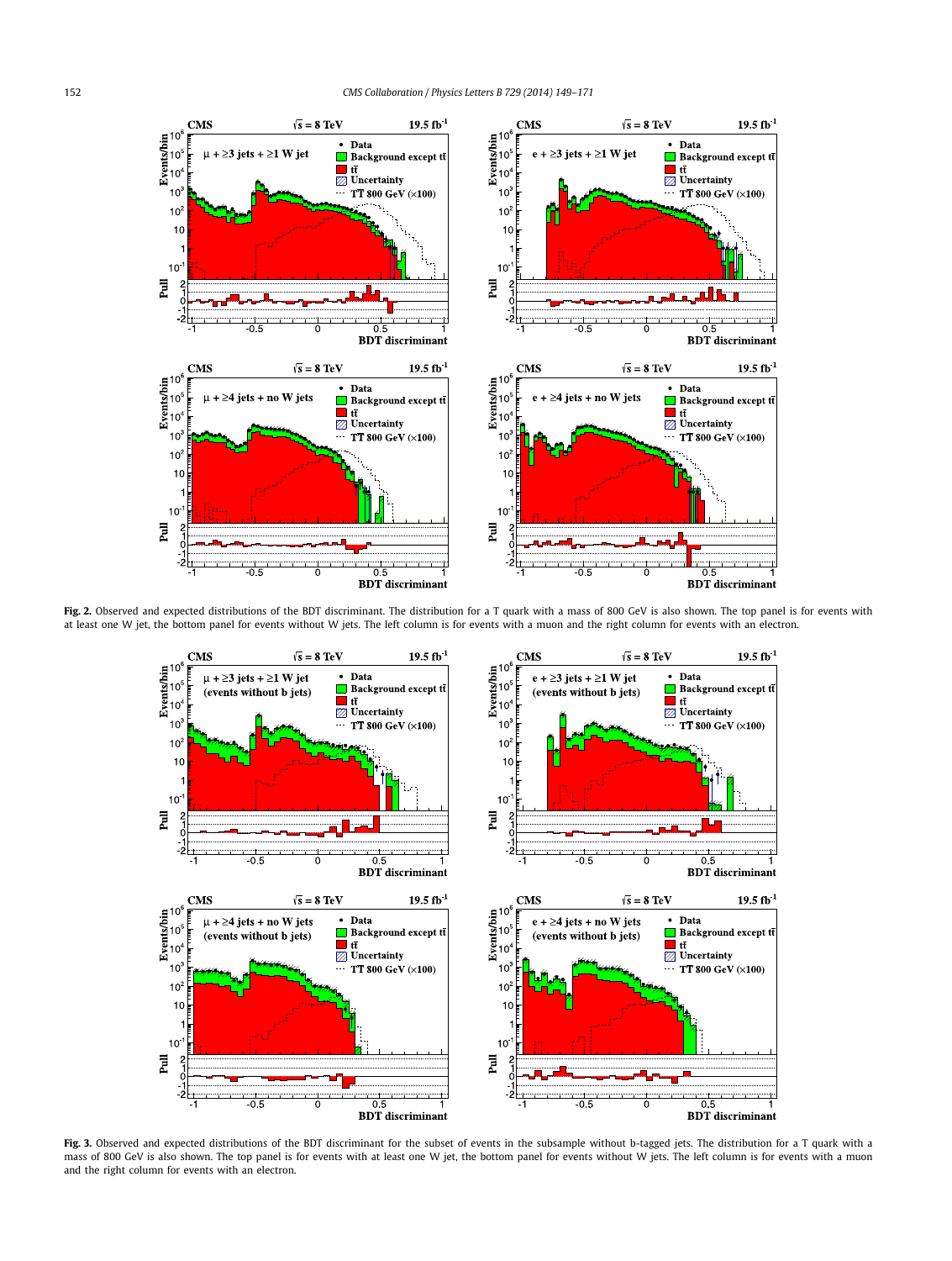<span id="page-4-0"></span>**Table 2** Production cross section, efficiency, and number of events predicted by the singlelepton analysis, for the T-quark signal processes, assuming the nominal branching fractions into bW, tH, tZ of 50%, 25%, 25%, respectively.

| Lepton flavor | Cross section | Muon       |        | Electron   |        |
|---------------|---------------|------------|--------|------------|--------|
| T mass (GeV)  | (fb)          | Efficiency | Events | Efficiency | Events |
| 500           | 571           | 7.6%       | 850    | 7.5%       | 840    |
| 600           | 170           | 8.3%       | 280    | 8.4%       | 280    |
| 700           | 56.9          | 8.7%       | 97     | 8.8%       | 98     |
| 800           | 20.8          | 8.9%       | 36     | 9.1%       | 37     |
| 900           | 8.09          | 9.0%       | 14.3   | 9.3%       | 14.8   |
| 1000          | 3.27          | 9.0%       | 5.8    | 9.4%       | 6.0    |
| 1100          | 1.37          | 9.0%       | 2.4    | 9.4%       | 2.5    |
| 1200          | 0.58          | 9.0%       | 1.0    | 9.4%       | 1.1    |

separate BDTs using T quark samples decaying 100% to one of the three final states bW, tZ, or tH. This procedure did not lead to a significant improvement in sensitivity and therefore we use the same BDT for all combinations of branching fractions. Only tt, W- and Z-boson production contributions enter the BDT training. We train separate BDTs for events with at least one W jet and for events without any W jet, at every value of the T-quark mass. The BDT distributions for the T-quark signal move towards slightly higher values and get a little wider with increasing mass. Although our sample includes all SM decays of the Higgs boson, we are mostly sensitive to decays to b-quark pairs and vector bosons with hadronic decays. We split the signal and background samples into two subsamples and use one of the subsamples to train the BDT and the other to model the BDT discriminant distribution to be compared with the data. The input variables for the BDT are jet multiplicity, b-tagged jet multiplicity,  $H_{\text{T}}$ ,  $E_{\text{T}}^{miss}$ , lepton  $p_{\text{T}}$ ,  $p_T$  of the third jet, and  $p_T$  of the fourth jet. For events with a W jet, the number and  $p<sub>T</sub>$  of W jets and the number of top jets are included as additional parameters. These variables are chosen based on their importance calculated by the BDT algorithm and the desire to avoid strong correlations between the input variables. We have verified that the distributions of these variables agree well with expectations. The distributions of the BDT discriminant are shown in [Fig. 2.](#page-3-0) These demonstrate the discrimination between the T-quark signal and the SM background.

As an auxiliary check, we show that the simulation models the data well by comparing the distributions of the BDT discriminant in the subset of the sample without b-tagged jets as shown in [Fig. 3.](#page-3-0) In this sample the signal is suppressed by a factor 5 relative to the default selection with W jets and by a factor 8 for the sample without W jets.

### **6. Multilepton channel**

The multilepton sample is divided into the four mutually exclusive subsamples described below. Dilepton events are required to have exactly two leptons with  $p_T > 20$  GeV. These are divided into opposite- and same-sign dilepton events according to their charges, and the opposite-sign sample is further divided in two samples according to the number of jets in the event. Trilepton events must have at least three leptons with  $p_T > 20$  GeV. To reject heavy-flavor resonances and low-mass Drell–Yan (DY) production, we require at least one dilepton pair with a mass above 20 GeV and  $E_{\text{T}}^{\text{miss}} > 30$  GeV in these samples. Jets must have  $p_{\text{T}} > 30$  GeV and  $|\eta|$  < 2.4 and be separated by  $\Delta R > 0.3$  from the selected leptons. We also require that at least one jet must be identified as a b jet.

The first opposite-sign dilepton sample (referred to as the *OS1* sample) mostly accepts events in which both the  $T$  and the  $\overline{T}$ quarks decay to bW, resulting in a bWbW final state [\[12\].](#page-7-0) The



**Fig. 4.** Observed and expected distributions of the smallest  $M_{\ell b}$  for the oppositesign dilepton sample. The distribution for a T quark with a mass of 800 GeV is also shown. It is dominated by the bWbW final state. The arrow indicates the chosen requirement.

main irreducible backgrounds in this sample are tt and DY production. To minimize these backgrounds, we impose the following requirements. The mass of the dilepton pair,  $M_{\ell\ell}$ , must not be consistent with the Z-boson mass, i.e. we eliminate events in which  $76 < M_{\ell\ell} < 106$  GeV. We require that the smallest invariant mass of lepton and b-jet combinations,  $M_{\ell b}$ , is larger than 170 GeV. Since, in a top-quark decay,  $M_{\ell b}$  must be smaller than the topquark mass, this drastically reduces the  $t\bar{t}$  background as can be seen in Fig. 4. Finally, the events must have either two or three jets,  $H_T > 300$  GeV, and  $S_T > 900$  GeV. The final selection requirements are optimized by computing expected limits on the T-quark mass.

The DY background is not modeled adequately at low invariant mass and in the presence of missing transverse energy. We therefore use data to measure the residual background in events with two muons or two electrons. The observed event count in the Z-boson mass peak is rescaled by the ratio of DY events outside and inside the mass window as measured in a control data sample consisting of events with no b-tagged jets,  $E_{\text{T}}^{\text{miss}} < 10$  GeV,  $S_T$  < 700 GeV, and  $H_T$  > 300 GeV. Since contamination from non-DY backgrounds can still be present in the Z-boson mass window, this contribution is subtracted using the e*μ* channel scaled according to the event yields in the  $\mu\mu$  and ee channels.

Events in the second opposite-sign dilepton sample (referred to as the *OS2* sample) must have at least five jets, of which two must be b-tagged,  $H_T > 500$  GeV, and  $S_T > 1000$  GeV. This sample accepts final states in which both leptons come from the decay of a Z boson but is not sensitive to the bWbW final state. The dominant background in this channel is  $t\bar{t}$  production.

The same-sign dilepton sample (the *SS* sample) accepts events in which at least one T quark decays to tZ or tH. The bWbW final state does not contribute to this channel. We further filter these events by requiring at least three jets,  $H_T > 500$  GeV, and  $S_T > 700$  GeV. The distribution of  $S_T$  is shown in [Fig. 5.](#page-5-0) The backgrounds associated with this channel fall into three main categories. Standard model processes leading to prompt, same-sign dilepton signatures have very small cross sections and are determined from simulation. Events with two prompt leptons of opposite charge can be selected if one lepton is misreconstructed with the wrong charge sign. The probability to misreconstruct the charge sign of a muon in the  $p<sub>T</sub>$  range considered here is negligible. We determine the probability to misreconstruct the charge sign of an electron from a sample of Z decays where events with oppositely charged leptons are selected with the same criteria as in the signal selection except for the charge requirement. We then weight the events by the charge misreconstruction probability to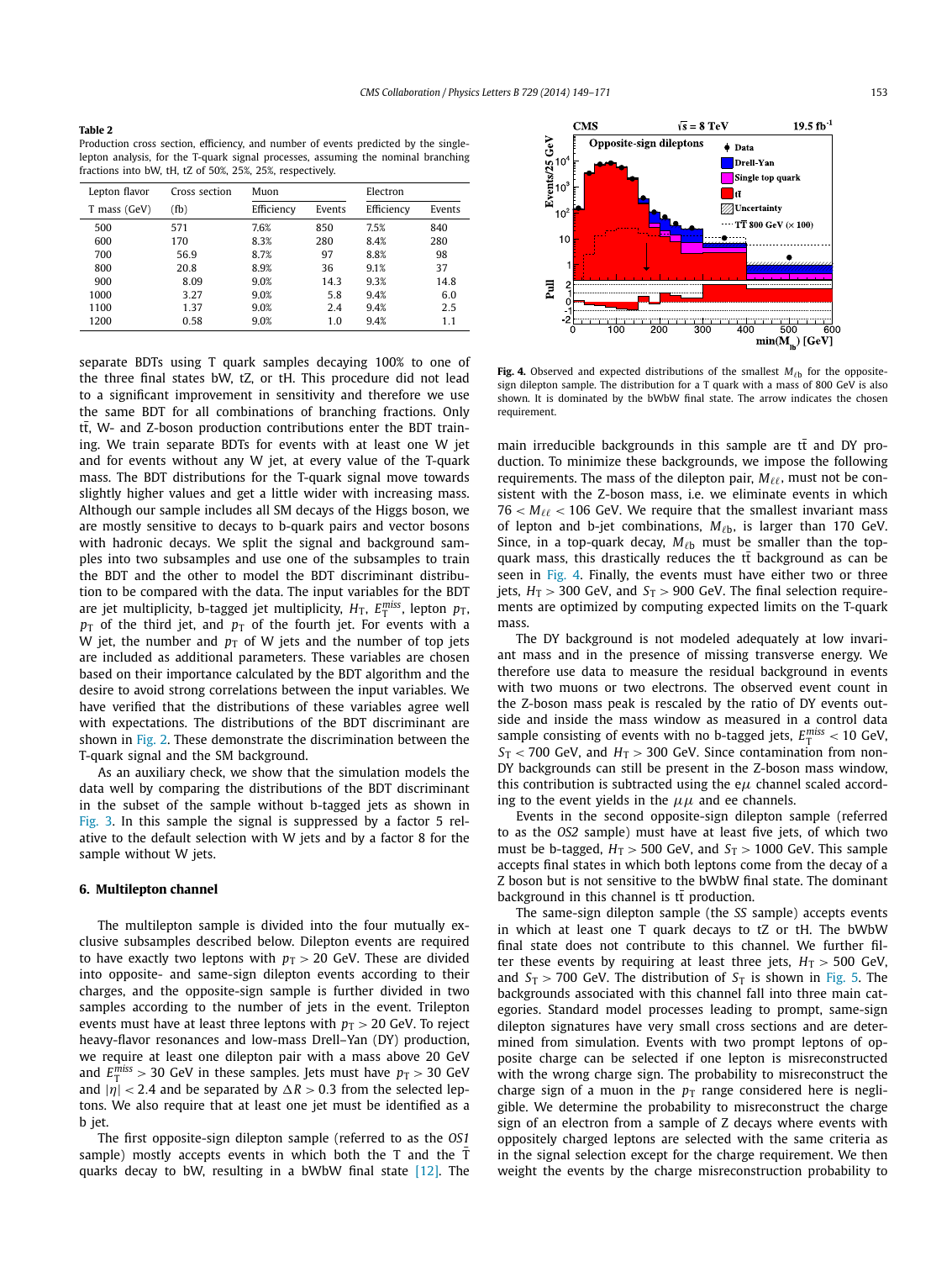### <span id="page-5-0"></span>**Table 3**

Number of events predicted for background processes and observed in the opposite-sign dilepton samples with two or three jets (OS1) and with at least 5 jets (OS2), the same-sign dilepton sample (SS), and the trilepton sample. An entry "–" means that the background source is not applicable to the channel.

| Channel                  | OS <sub>1</sub> | OS <sub>2</sub> | SS              | Trileptons      |
|--------------------------|-----------------|-----------------|-----------------|-----------------|
| tŦ                       | $5.2 \pm 1.9$   | $80 \pm 12$     |                 |                 |
| Single top quark         | $2.5 \pm 1.3$   | $2.0 \pm 1.0$   |                 |                 |
| Z                        | $9.7 \pm 2.9$   | $2.5 \pm 1.9$   |                 |                 |
| ttW                      |                 | $\qquad \qquad$ | $5.8 \pm 1.9$   | $0.25 \pm 0.11$ |
| ttz                      |                 | $\qquad \qquad$ | $1.83 \pm 0.93$ | $1.84 \pm 0.94$ |
| <b>WW</b>                |                 | ۰               | $0.53 \pm 0.29$ | -               |
| WZ                       |                 |                 | $0.34 \pm 0.08$ | $0.40 \pm 0.21$ |
| ZZ                       |                 |                 | $0.03 \pm 0.00$ | $0.07 \pm 0.01$ |
| WWW/WWZ/ZZZ/WZZ          |                 |                 | $0.13 \pm 0.07$ | $0.08 \pm 0.04$ |
| ttWW                     |                 |                 | -               | $0.05 \pm 0.03$ |
| Charge misidentification |                 |                 | $0.01 \pm 0.00$ | -               |
| Non-prompt               | -               | $\qquad \qquad$ | $7.9 \pm 4.3$   | $0.99 \pm 0.90$ |
| Total background         | $17.4 \pm 3.7$  | $84 \pm 12$     | $16.5 \pm 4.8$  | $3.7 \pm 1.3$   |
| Data                     | 20              | 86              | 18              |                 |
|                          |                 |                 |                 |                 |



**Fig. 5.** Observed and expected distributions of  $S_T$  for the same-sign dilepton sample. The arrow indicates the chosen requirement.

determine the number of expected background events. The charge misidentification contribution to the background is dominated by events from  $t\bar{t}$  production. We also determine instrumental backgrounds, where jet misidentification is the source of one or both lepton candidates, using control data samples.

The trilepton sample also accepts events in which at least one T quark decays to tZ or tH. The bWbW final state does not contribute to this channel. We further filter trilepton events requiring at least three jets,  $H_T > 500$  GeV, and  $S_T > 700$  GeV. The backgrounds in this channel originate from SM processes with three or more leptons in the final state, such as diboson and triboson production, which are modeled by simulation. There are also non-prompt backgrounds from  $t\bar{t}$  production and other processes, characterized by one or more misidentified leptons. These are determined from data as for the dilepton samples.

The numbers of events expected and observed in the multilepton samples are given in Table 3. The selection efficiencies and expected numbers of events for the T-quark signal, assuming nominal branching fractions, are summarized in [Table 4.](#page-6-0) The selection efficiencies decrease for large values of the T-quark mass, above 1100 GeV, because an increasing fraction of the decay products of W and Z bosons are reconstructed as single jets. For the multilepton samples, the numbers of events expected from background and the T-quark signal are of similar order of magnitude and therefore we use the event count in the different multilepton samples, distinguished by lepton flavor, for the limit computation. We separate the dilepton samples into  $\mu\mu$ , e $\mu$ , and ee subsamples and the trilepton sample into a  $\mu\mu\mu$  subsample, an eee subsample, and a subsample containing all events with mixed lepton flavors.

### **7. Limit computation and systematic uncertainties**

We observe no evidence for a signal in the data. This section discusses upper limits on the production cross section of T-quark pairs. We use Bayesian statistics to compute 95% confidence level (CL) upper limits for the production cross section for values of the T-quark mass between 500 and 1500 GeV in 100 GeV steps. For the single-lepton channels we compute the posterior probability density as a function of the  $T\bar{T}$  production cross section using the BDT discriminant distribution observed for data at each mass value and the combination of the BDT discriminant distributions for signal and background processes. For the multilepton channels we use the observed and predicted numbers of events in the twelve subsamples to compute the likelihood. We integrate the posterior probability density function over the nuisance parameters assigned to the sources of systematic uncertainties that affect both the normalization and the distribution of the discriminating observables.

Uncertainties in the normalization of the signal and background samples arise from the 2.6% uncertainty in the integrated luminosity for the  $\sqrt{s} = 8$  TeV data collected by CMS in 2012 [\[42\],](#page-8-0) and the uncertainties in the cross sections and in the efficiency corrections. We assign a systematic uncertainty of 50% for each of the diboson backgrounds, for the single-top-quark production, and for the W- and Z-boson backgrounds. This accounts for the uncertainties related to the definition of the renormalization and factorization scales used in the simulation, which is the largest with a systematic uncertainty of 40%, and for the uncertainties in the determination of the  $W+$ jets and Drell–Yan backgrounds from data. For the normalization of the  $t\bar{t}$  background we use the NNLO cross section of 245.8 pb  $[8]$  with an 8% uncertainty to cover the difference between alternative calculations [\[43,44\].](#page-8-0) We correct the lepton trigger and identification efficiencies in the simulation to agree with the performance observed in the data. The uncertainties in the correction factors give rise to uncertainties of 3% in the normalization of the signal and background samples. We further account for the effect of uncertainties in the jet energy and resolution, the b-tagging efficiency, the renormalization and factorization scales, the jet-parton matching scale, and the top-quark- $p<sub>T</sub>$  distribution on the number of events expected and the distribution of the BDT discriminant. The uncertainties related to the PDFs used to model the hard scattering of the proton–proton collisions are determined to be negligible.

The observed and expected limits for the nominal branching fractions are shown in [Fig. 6.](#page-6-0) The observed limit is slightly higher than expected because there are slightly more events observed than expected in the high tail of the BDT distribution from singlelepton events with at least one W jet and in the multilepton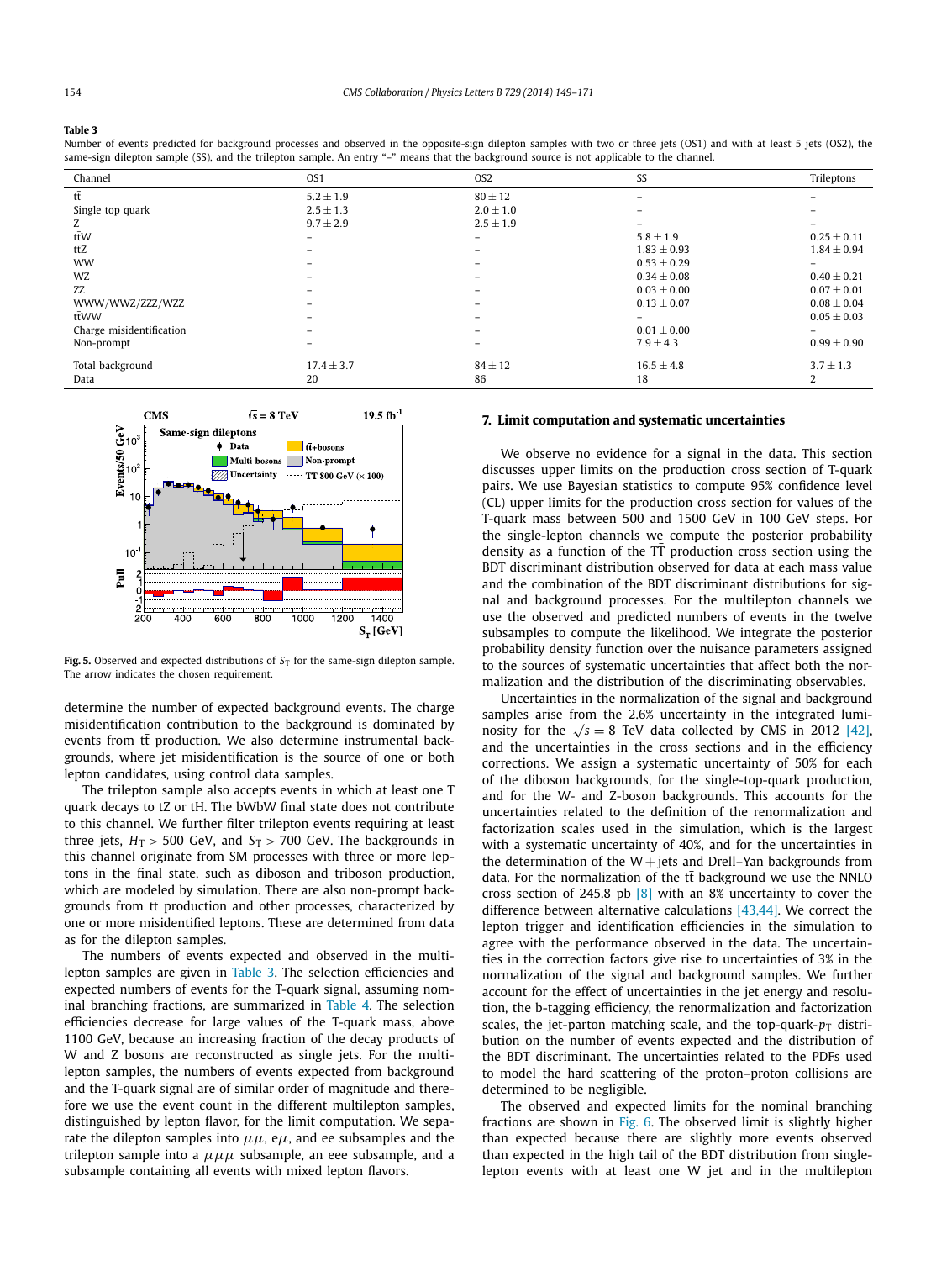### <span id="page-6-0"></span>**Table 4**

Efficiencies  $\epsilon$  and number of events *N* for the T-quark signal with the nominal branching fractions into bW, tH, tZ of 50%, 25%, 25%, respectively, in the opposite-sign dilepton samples with two or three jets (OS1) and with at least 5 jets (OS2), the same-sign dilepton sample (SS), and the trilepton sample.

| Channel      | OS <sub>1</sub> |      | OS <sub>2</sub> |      | SS    |      | Trileptons |      |
|--------------|-----------------|------|-----------------|------|-------|------|------------|------|
| T mass (GeV) |                 |      |                 | Ν    |       |      |            |      |
| 500          | 0.15%           | 16.7 | 0.31%           | 35.1 | 0.19% | 21.3 | 0.17%      | 19.1 |
| 600          | 0.27%           | 8.9  | 0.50%           | 16.6 | 0.22% | 7.5  | 0.26%      | 8.5  |
| 700          | 0.36%           | 4.0  | 0.60%           | 6.6  | 0.25% | 2.8  | 0.28%      | 3.1  |
| 800          | 0.39%           | 1.6  | 0.61%           | 2.5  | 0.25% | 1.0  | 0.32%      |      |
| 900          | 0.43%           | 0.67 | 0.60%           | 0.96 | 0.25% | 0.40 | 0.33%      | 0.52 |
| 1000         | 0.44%           | 0.28 | 0.56%           | 0.36 | 0.23% | 0.15 | 0.33%      | 0.21 |
| 1100         | 0.44%           | 0.12 | 0.52%           | 0.14 | 0.22% | 0.06 | 0.32%      | 0.09 |
| 1200         | 0.45%           | 0.05 | 0.46%           | 0.05 | 0.20% | 0.02 | 0.31%      | 0.04 |



**Fig. 6.** Observed and expected 95% confidence level upper limits for the T-quark production cross section for the nominal branching fractions into bW, tH, tZ of 50%, 25%, 25%, respectively.

channels. We set a lower limit at the mass of the T quark where the observed cross section limit and the predicted T-quark production cross section intersect. To model the BDT discriminant distribution expected for different values of the T-quark branching fractions we weight the contributions from the six signal samples according to the branching fractions. The lower limits for the Tquark mass measured for the different sets of branching fractions are listed in Table 5 and represented graphically in [Fig. 7.](#page-7-0)

### **8. Summary**

We have searched for the associated production of a heavy vector-like T quark with charge  $\frac{2}{3}$  and its antiparticle, based on events with at least one isolated lepton. No evidence for a signal in the data is seen. Assuming that the T quark decays exclusively into bW, tZ, and tH, we set lower limits for its mass between 687 and 782 GeV for all possible branching fractions into these three final states assuming strong production. This is the first search that considers all three final states, and these limits are the most stringent constraints to date on the existence of such a quark.

### **Acknowledgements**

We congratulate our colleagues in the CERN accelerator departments for the excellent performance of the LHC and thank the technical and administrative staffs at CERN and at other CMS institutes for their contributions to the success of the CMS effort. In addition, we gratefully acknowledge the computing centres and personnel of the Worldwide LHC Computing Grid for delivering so effectively the computing infrastructure essential to our analyses. Finally, we acknowledge the enduring support for the construction and operation of the LHC and the CMS detector provided by the following funding agencies: BMWF and FWF (Austria); FNRS and FWO (Belgium); CNPq, CAPES, FAPERJ, and FAPESP (Brazil);

### **Table 5**

Lower limits for the T quark mass, at 95% CL, for different combinations of T quark branching fractions.

| <b>Branching fractions</b> |                    |                    | Expected    | Observed    |
|----------------------------|--------------------|--------------------|-------------|-------------|
| $T \rightarrow bW$         | $T \rightarrow tH$ | $T \rightarrow tZ$ | limit (GeV) | limit (GeV) |
| 0.5                        | 0.25               | 0.25               | 773         | 696         |
| 0.0                        | 0.0                | 1.0                | 813         | 782         |
| 0.0                        | 0.2                | 0.8                | 798         | 766         |
| 0.0                        | 0.4                | 0.6                | 790         | 747         |
| 0.0                        | 0.6                | 0.4                | 783         | 731         |
| 0.0                        | 0.8                | 0.2                | 773         | 715         |
| 0.0                        | 1.0                | 0.0                | 770         | 706         |
| 0.2                        | 0.0                | 0.8                | 794         | 758         |
| 0.2                        | 0.2                | 0.6                | 786         | 739         |
| 0.2                        | 0.4                | 0.4                | 777         | 717         |
| 0.2                        | 0.6                | 0.2                | 767         | 698         |
| 0.2                        | 0.8                | 0.0                | 766         | 694         |
| 0.4                        | 0.0                | 0.6                | 786         | 734         |
| 0.4                        | 0.2                | 0.4                | 776         | 705         |
| 0.4                        | 0.4                | 0.2                | 766         | 693         |
| 0.4                        | 0.6                | 0.0                | 762         | 690         |
| 0.6                        | 0.0                | 0.4                | 779         | 703         |
| 0.6                        | 0.2                | 0.2                | 771         | 693         |
| 0.6                        | 0.4                | 0.0                | 769         | 687         |
| 0.8                        | 0.0                | 0.2                | 779         | 695         |
| 0.8                        | 0.2                | 0.0                | 777         | 689         |
| 1.0                        | 0.0                | 0.0                | 785         | 700         |

MES (Bulgaria); CERN; CAS, MoST, and NSFC (China); COLCIENCIAS (Colombia); MSES (Croatia); RPF (Cyprus); MoER, SF0690030s09 and ERDF (Estonia); Academy of Finland, MEC, and HIP (Finland); CEA and CNRS/IN2P3 (France); BMBF, DFG, and HGF (Germany); GSRT (Greece); OTKA and NKTH (Hungary); DAE and DST (India); IPM (Iran); SFI (Ireland); INFN (Italy); NRF and WCU (Republic of Korea); LAS (Lithuania); CINVESTAV, CONACYT, SEP, and UASLP-FAI (Mexico); MBIE (New Zealand); PAEC (Pakistan); MSHE and NSC (Poland); FCT (Portugal); JINR (Dubna); MON, RosAtom, RAS and RFBR (Russia); MESTD (Serbia); SEIDI and CPAN (Spain); Swiss Funding Agencies (Switzerland); NSC (Taipei); ThEPCenter, IPST, STAR and NSTDA (Thailand); TUBITAK and TAEK (Turkey); NASU (Ukraine); STFC (United Kingdom); DOE and NSF (USA). Individuals have received support from the Marie-Curie programme and the European Research Council and EPLANET (European Union); the Leventis Foundation; the A.P. Sloan Foundation; the Alexander von Humboldt Foundation; the Belgian Federal Science Policy Office; the Fonds pour la Formation à la Recherche dans l'Industrie et dans l'Agriculture (FRIA-Belgium); the Agentschap voor Innovatie door Wetenschap en Technologie (IWT-Belgium); the Ministry of Education, Youth and Sports (MEYS) of Czech Republic; the Council of Science and Industrial Research, India; the Compagnia di San Paolo (Torino); the HOMING PLUS programme of Foundation for Polish Science, cofinanced by EU, Regional Development Fund; and the Thalis and Aristeia programmes cofinanced by EU-ESF and the Greek NSRF.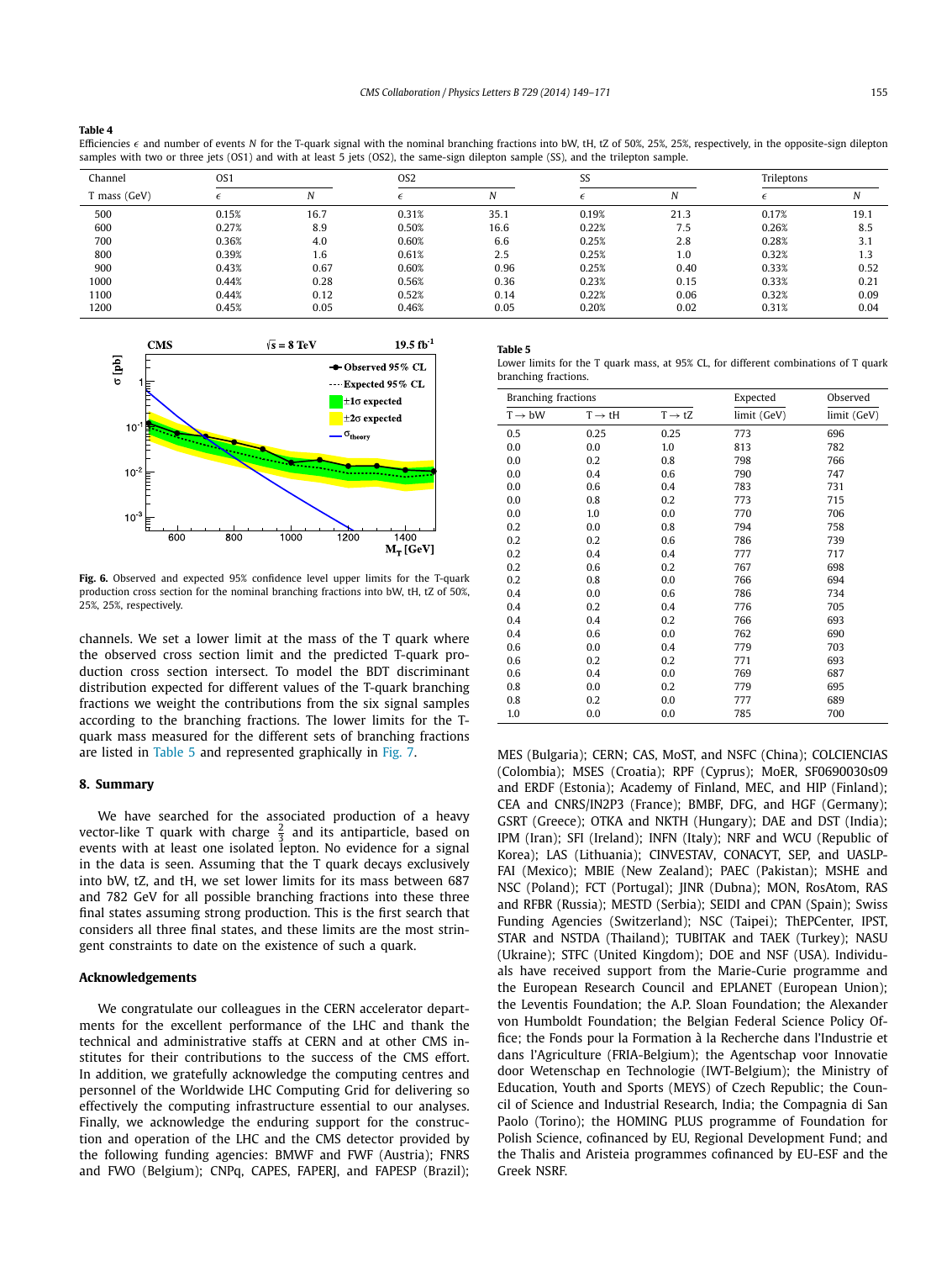<span id="page-7-0"></span>

**Fig. 7.** Branching-fraction triangle with expected (top) and observed 95% CL limits (bottom) on the T-quark mass. Every point in the triangle corresponds to a specific set of branching-fraction values subject to the constraint that all three add up to 1. The branching fraction for each mode decreases from 1 at the corner labeled with the decay mode to 0 at the opposite side of the triangle.

### **References**

- [1] ATLAS Collaboration, Observation of a new particle in the search for the Standard Model Higgs boson with the ATLAS detector at the LHC, Phys. Lett. B 716 (2012) 1, <http://dx.doi.org/10.1016/j.physletb.2012.08.020>, [arXiv:1207.7214.](http://arxiv.org/abs/1207.7214)
- [2] CMS Collaboration, Observation of a new boson at a mass of 125 GeV with the CMS experiment at the LHC, Phys. Lett. B 716 (2012) 30, [http://dx.doi.org/](http://dx.doi.org/10.1016/j.physletb.2012.08.021) [10.1016/j.physletb.2012.08.021,](http://dx.doi.org/10.1016/j.physletb.2012.08.021) [arXiv:1207.7235.](http://arxiv.org/abs/1207.7235)
- [3] CMS Collaboration, Observation of a new boson with mass near 125 GeV in pp collisions at  $\sqrt{s}$  = 7 and 8 TeV, J. High Energy Phys. 1306 (2013) 081, [http://dx.doi.org/10.1007/JHEP06\(2013\)081](http://dx.doi.org/10.1007/JHEP06(2013)081), [arXiv:1303.4571](http://arxiv.org/abs/1303.4571).
- [4] N. Arkani-Hamed, A.G. Cohen, H. Georgi, Electroweak symmetry breaking from dimensional deconstruction, Phys. Lett. B 513 (2001) 232, [http://dx.doi.org/](http://dx.doi.org/10.1016/S0370-2693(01)00741-9) [10.1016/S0370-2693\(01\)00741-9,](http://dx.doi.org/10.1016/S0370-2693(01)00741-9) [arXiv:hep-ph/0105239.](http://arxiv.org/abs/hep-ph/0105239)
- [5] M. Schmaltz, D. Tucker-Smith, Little Higgs review, Annu. Rev. Nucl. Part. Sci. 55 (2005) 229, [http://dx.doi.org/10.1146/annurev.nucl.55.090704.151502,](http://dx.doi.org/10.1146/annurev.nucl.55.090704.151502) [arXiv:](http://arxiv.org/abs/hep-ph/0502182) [hep-ph/0502182.](http://arxiv.org/abs/hep-ph/0502182)
- [6] ALEPH Collaboration, DELPHI Collaboration, L3 Collaboration, OPAL Collaboration, LEP Electroweak Working Group, Electroweak Measurements in Electron-Positron Collisions at W-Boson-Pair Energies at LEP, [arXiv:1302.3415](http://arxiv.org/abs/1302.3415), 2013.
- [7] M. Aliev, H. Lacker, U. Langenfeld, S. Moch, P. Uwer, S. Moch, P. Uwera, M. Wiedermanna, HATHOR: HAdronic Top and Heavy quarks crOss section calculatoR, Comput. Phys. Commun. 182 (2011) 1034, [http://dx.doi.org/10.1016/](http://dx.doi.org/10.1016/j.cpc.2010.12.040) [j.cpc.2010.12.040](http://dx.doi.org/10.1016/j.cpc.2010.12.040), [arXiv:1007.1327](http://arxiv.org/abs/1007.1327).
- [8] M. Czakon, P. Fiedler, A. Mitov, The total top quark pair production crosssection at hadron colliders through  $O(\alpha_S^4)$ , Phys. Rev. Lett. 110 (2013) 252004, <http://dx.doi.org/10.1103/PhysRevLett.110.252004>, [arXiv:1303.6254.](http://arxiv.org/abs/1303.6254)
- [9] F. del Aguila, L. Ametller, G.L. Kane, J. Vidal, Vector like fermion and standard Higgs production at hadron colliders, Nucl. Phys. B 334 (1990) 1, [http://dx.doi.org/10.1016/0550-3213\(90\)90655-W.](http://dx.doi.org/10.1016/0550-3213(90)90655-W)
- [10] CMS Collaboration, Search for a vector-like quark with charge 2*/*3 in *t* + *Z* Events from pp Collisions at  $\sqrt{s}$  = 7 TeV, Phys. Rev. Lett. 107 (2011) 271802, [http://dx.doi.org/10.1103/PhysRevLett.107.271802,](http://dx.doi.org/10.1103/PhysRevLett.107.271802) [arXiv:1109.4985.](http://arxiv.org/abs/1109.4985)
- [11] CMS Collaboration, Search for pair produced fourth-generation up-type quarks in pp collisions at  $\sqrt{s}$  = 7 TeV with a lepton in the final state, Phys. Lett. B 718 (2012) 307, [http://dx.doi.org/10.1016/j.physletb.2012.10.038,](http://dx.doi.org/10.1016/j.physletb.2012.10.038) [arXiv:1209.0471](http://arxiv.org/abs/1209.0471).
- [12] CMS Collaboration, Search for heavy, top-like quark pair production in the dilepton final state in pp collisions at  $\sqrt{s}$  = 7 TeV, Phys. Lett. B 716 (2012) 103, [http://dx.doi.org/10.1016/j.physletb.2012.07.059,](http://dx.doi.org/10.1016/j.physletb.2012.07.059) [arXiv:1203.5410.](http://arxiv.org/abs/1203.5410)
- [13] ATLAS Collaboration, Search for pair production of heavy top-like quarks decaying to a high-pT *W* boson and a *b* quark in the lepton plus jets final state at  $\sqrt{s}$  = 7 TeV with the ATLAS detector, Phys. Lett. B 718 (2013) 1284, <http://dx.doi.org/10.1016/j.physletb.2012.11.071>, [arXiv:1210.5468.](http://arxiv.org/abs/1210.5468)
- [14] CMS Collaboration, The CMS experiment at the CERN LHC, J. Instrum. 3 (2008) S08004, <http://dx.doi.org/10.1088/1748-0221/3/08/S08004>.
- [15] J. Alwall, M. Herquet, F. Maltoni, O. Mattelaer, T. Stelzer, MadGraph 5: going beyond, J. High Energy Phys. 1106 (2011) 128, [http://dx.doi.org/10.1007/](http://dx.doi.org/10.1007/JHEP06(2011)128) [JHEP06\(2011\)128](http://dx.doi.org/10.1007/JHEP06(2011)128), [arXiv:1106.0522.](http://arxiv.org/abs/1106.0522)
- [16] P. Nason, A new method for combining NLO QCD with shower Monte Carlo algorithms, J. High Energy Phys. 0411 (2004) 040, [http://dx.doi.org/10.1088/](http://dx.doi.org/10.1088/1126-6708/2004/11/040) [1126-6708/2004/11/040](http://dx.doi.org/10.1088/1126-6708/2004/11/040), [arXiv:hep-ph/0409146](http://arxiv.org/abs/hep-ph/0409146).
- [17] S. Frixione, P. Nason, C. Oleari, Matching NLO QCD computations with parton shower simulations: the POWHEG method, J. High Energy Phys. 0711 (2007) 070, <http://dx.doi.org/10.1088/1126-6708/2007/11/070>, [arXiv:0709.2092](http://arxiv.org/abs/0709.2092).
- [18] S. Alioli, P. Nason, C. Oleari, E. Re, A general framework for implementing NLO calculations in shower Monte Carlo programs: the POWHEG BOX, J. High Energy Phys. 1006 (2010) 043, [http://dx.doi.org/10.1007/JHEP06\(2010\)043](http://dx.doi.org/10.1007/JHEP06(2010)043), [arXiv:](http://arxiv.org/abs/1002.2581) [1002.2581.](http://arxiv.org/abs/1002.2581)
- [19] T. Sjöstrand, S. Mrenna, P. Skands, PYTHIA 6.4 physics and manual, J. High Energy Phys. 0605 (2006) 026, <http://dx.doi.org/10.1088/1126-6708/2006/05/026>, [arXiv:hep-ph/0603175](http://arxiv.org/abs/hep-ph/0603175).
- [20] J. Alwall, S. Höche, F. Krauss, N. Lavesson, L. Lönnblad, F. Maltoni, M. Mangano, M. Moretti, C.G. Papadopoulos, F. Piccinini, S. Schumann, M. Treccani, J. Winter, M. Worek, Comparative study of various algorithms for the merging of parton showers and matrix elements in hadronic collisions, Eur. Phys. J. C 53 (2008) 473, <http://dx.doi.org/10.1140/epjc/s10052-007-0490-5>, [arXiv:0706.2569](http://arxiv.org/abs/0706.2569).
- [21] J. Alwall, S. de Visscher, F. Maltoni, QCD radiation in the production of heavy colored particles at the LHC, J. High Energy Phys. 0902 (2009) 017, <http://dx.doi.org/10.1088/1126-6708/2009/02/017>, [arXiv:0810.5350.](http://arxiv.org/abs/0810.5350)
- [22] J. Pumplin, D.R. Stump, J. Huston, H.-L. Lai, P. Nadolsky, W.-K. Tung, New generation of parton distributions with uncertainties from global QCD analysis, J. High Energy Phys. 0207 (2002) 012, [http://dx.doi.org/10.1088/](http://dx.doi.org/10.1088/1126-6708/2002/07/012) [1126-6708/2002/07/012](http://dx.doi.org/10.1088/1126-6708/2002/07/012), [arXiv:hep-ph/0201195](http://arxiv.org/abs/hep-ph/0201195).
- [23] S. Agostinelli, et al., GEANT4 Collaboration, GEANT4—a simulation toolkit, Nucl. Instrum. Methods A 506 (2003) 250, [http://dx.doi.org/10.1016/](http://dx.doi.org/10.1016/S0168-9002(03)01368-8) [S0168-9002\(03\)01368-8.](http://dx.doi.org/10.1016/S0168-9002(03)01368-8)
- [24] J.M. Campbell, R.K. Ellis, Next-to-leading order corrections to *W* + 2 jet and  $Z + 2$  jet production at hadron colliders, Phys. Rev. D 65 (2002) 113007, [http://dx.doi.org/10.1103/PhysRevD.65.113007,](http://dx.doi.org/10.1103/PhysRevD.65.113007) [arXiv:hep-ph/0202176.](http://arxiv.org/abs/hep-ph/0202176)
- [25] CMS Collaboration, Commissioning of the particle-flow reconstruction in minimum-bias and jet events from pp collisions at 7 TeV, CMS Physics Analysis Summary, CMS-PAS-PFT-10–002, [http://cdsweb.cern.ch/record/1279341,](http://cdsweb.cern.ch/record/1279341) 2010.
- [26] CMS Collaboration, Performance of CMS muon reconstruction in pp collision events at <sup>√</sup>*<sup>s</sup>* <sup>=</sup> 7 TeV, J. Instrum. 7 (2012) P10002, [http://dx.doi.org/10.1088/](http://dx.doi.org/10.1088/1748-0221/7/10/P10002) [1748-0221/7/10/P10002](http://dx.doi.org/10.1088/1748-0221/7/10/P10002), [arXiv:1206.4071.](http://arxiv.org/abs/1206.4071)
- [27] CMS Collaboration, Electron reconstruction and identification at  $\sqrt{s}$  = 7 TeV, CMS Physics Analysis Summary, CMS-PAS-EGM-10–004, [http://cdsweb.](http://cdsweb.cern.ch/record/1299116) [cern.ch/record/1299116,](http://cdsweb.cern.ch/record/1299116) 2010.
- [28] CMS Collaboration, Energy calibration and resolution of the CMS electromagnetic calorimeter in pp collisions at  $\sqrt{s}$  = 7 TeV, J. Instrum. 8 (2013) P09009, <http://dx.doi.org/10.1088/1748-0221/8/09/P09009>, [arXiv:1306.2016](http://arxiv.org/abs/1306.2016).
- [29] M. Cacciari, G.P. Salam, G. Soyez, The anti-*kt* jet clustering algorithm, J. High Energy Phys. 0804 (2008) 063, [http://dx.doi.org/10.1088/1126-6708/](http://dx.doi.org/10.1088/1126-6708/2008/04/063) [2008/04/063](http://dx.doi.org/10.1088/1126-6708/2008/04/063), [arXiv:0802.1189.](http://arxiv.org/abs/0802.1189)
- [30] M. Cacciari, G.P. Salam, G. Soyez, FastJet user manual, Eur. Phys. J. C 72 (2012) 1896, [http://dx.doi.org/10.1140/epjc/s10052-012-1896-2,](http://dx.doi.org/10.1140/epjc/s10052-012-1896-2) [arXiv:1111.6097.](http://arxiv.org/abs/1111.6097)
- [31] CMS Collaboration, Determination of jet energy calibration and transverse momentum resolution in CMS, J. Instrum. 6 (2011) P11002, [http://dx.doi.org/](http://dx.doi.org/10.1088/1748-0221/6/11/P11002) [10.1088/1748-0221/6/11/P11002,](http://dx.doi.org/10.1088/1748-0221/6/11/P11002) [arXiv:1107.4277](http://arxiv.org/abs/1107.4277).
- [32] CMS Collaboration, Identification of b-quark jets with the CMS experiment, J. Instrum. 8 (2013) P04013, <http://dx.doi.org/10.1088/1748-0221/8/04/P04013>, [arXiv:1211.4462](http://arxiv.org/abs/1211.4462).
- [33] CMS Collaboration, Performance of b tagging at  $\sqrt{s} = 8$  TeV in multijet, tt and boosted topology events, CMS Physics Analysis Summary, CMS-PAS-BTV-13–001, [http://cdsweb.cern.ch/record/1581306,](http://cdsweb.cern.ch/record/1581306) 2013.
- [34] Y.L. Dokshitzer, G.D. Leder, S. Moretti, B.R. Webber, Better jet clustering algorithms, J. High Energy Phys. 9708 (1997) 001, [http://dx.doi.org/10.1088/](http://dx.doi.org/10.1088/1126-6708/1997/08/001) [1126-6708/1997/08/001](http://dx.doi.org/10.1088/1126-6708/1997/08/001), [arXiv:hep-ph/9707323](http://arxiv.org/abs/hep-ph/9707323).
- [35] J.M. Butterworth, A.R. Davison, M. Rubin, G.P. Salam, Jet substructure as a new Higgs search channel at the LHC, Phys. Rev. Lett. 100 (2008) 242001, <http://dx.doi.org/10.1103/PhysRevLett.100.242001>, [arXiv:0802.2470.](http://arxiv.org/abs/0802.2470)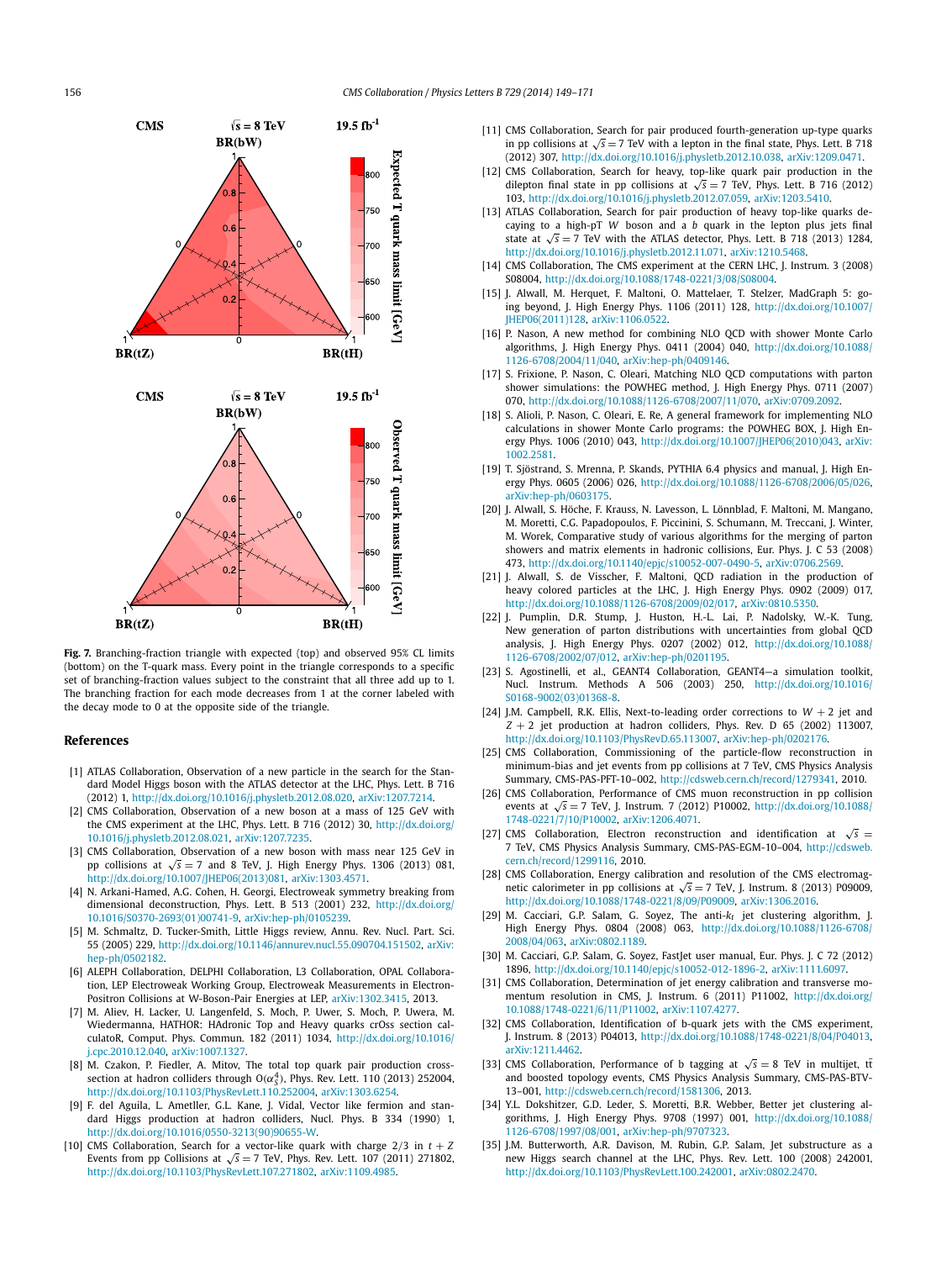- <span id="page-8-0"></span>[36] S.D. Ellis, C.K. Vermilion, J.R. Walsh, Techniques for improved heavy particle searches with jet substructure, Phys. Rev. D 80 (2009) 051501, <http://dx.doi.org/10.1103/PhysRevD.80.051501>, [arXiv:0903.5081](http://arxiv.org/abs/0903.5081).
- [37] S.D. Ellis, C.K. Vermilion, J.R. Walsh, Recombination algorithms and jet substructure: Pruning as a tool for heavy particle searches, Phys. Rev. D 81 (2010) 094023, [http://dx.doi.org/10.1103/PhysRevD.81.094023,](http://dx.doi.org/10.1103/PhysRevD.81.094023) [arXiv:0912.0033.](http://arxiv.org/abs/0912.0033)
- [38] CMS Collaboration, Search for anomalous t t-bar production in the highlyboosted all-hadronic final state, J. High Energy Phys. 1209 (2012) 029, [http://dx.doi.org/10.1007/JHEP09\(2012\)029,](http://dx.doi.org/10.1007/JHEP09(2012)029) [arXiv:1204.2488](http://arxiv.org/abs/1204.2488).
- [39] CMS Collaboration, Measurement of the  $t\bar{t}$  production cross section in pp collisions at  $\sqrt{s}$  = 7 TeV with lepton + jets final states, Phys. Lett. B 720 (2013) 83, <http://dx.doi.org/10.1016/j.physletb.2013.02.021>, [arXiv:1212.6682.](http://arxiv.org/abs/1212.6682)
- [40] K. Melnikov, F. Petriello, Electroweak gauge boson production at hadron colliders through  $O(\alpha_s^2)$ , Phys. Rev. D 74 (2006) 114017, [http://dx.doi.org/](http://dx.doi.org/10.1103/PhysRevD.74.114017) [10.1103/PhysRevD.74.114017](http://dx.doi.org/10.1103/PhysRevD.74.114017), [arXiv:hep-ph/0609070.](http://arxiv.org/abs/hep-ph/0609070)
- [41] H. Voss, A. Höcker, J. Stelzer, F. Tegenfeldt, TMVA: Toolkit for multivariate data analysis with ROOT, in: XIth International Workshop on Advanced Computing and Analysis Techniques in Physics Research (ACAT), 2007, p. 040, [http://pos.sissa.it/archive/conferences/050/040/ACAT\\_040.pdf,](http://pos.sissa.it/archive/conferences/050/040/ACAT_040.pdf) [arXiv:physics/](http://arxiv.org/abs/physics/0703039) [0703039](http://arxiv.org/abs/physics/0703039).
- [42] CMS Collaboration, CMS luminosity based on pixel cluster counting Summer 2013 update, CMS Physics Analysis Summary, CMS-PAS-LUM-13–001, <http://cdsweb.cern.ch/record/1598864>, 2013.
- [43] N. Kidonakis, Differential and total cross sections for top pair and single top production, in: XX International Workshop on Deep-Inelastic Scattering and Related Subjects, Bonn, 2012, p. 831, <http://dx.doi.org/10.3204/DESY-PROC-2012-02/251>, [arXiv:1205.3453.](http://arxiv.org/abs/1205.3453)
- [44] M. Cacciari, M. Czakon, M. Mangano, A. Mitov, P. Nason, Top-pair production at hadron colliders with next-to-next-to-leading logarithmic softgluon resummation, Phys. Lett. B 710 (2012) 612, [http://dx.doi.org/10.1016/](http://dx.doi.org/10.1016/j.physletb.2012.03.013) [j.physletb.2012.03.013](http://dx.doi.org/10.1016/j.physletb.2012.03.013), [arXiv:1111.5869](http://arxiv.org/abs/1111.5869).

### **CMS Collaboration**

# S. Chatrchyan, V. Khachatryan, A.M. Sirunyan, A. Tumasyan

*Yerevan Physics Institute, Yerevan, Armenia*

W. Adam, T. Bergauer, M. Dragicevic, J. Erö, C. Fabjan<sup>1</sup>, M. Friedl, R. Frühwirth<sup>1</sup>, V.M. Ghete, C. Hartl, N. Hörmann, J. Hrubec, M. Jeitler<sup>1</sup>, W. Kiesenhofer, V. Knünz, M. Krammer<sup>1</sup>, I. Krätschmer, D. Liko, I. Mikulec, D. Rabady<sup>2</sup>, B. Rahbaran, H. Rohringer, R. Schöfbeck, J. Strauss, A. Taurok, W. Treberer-Treberspurg, W. Waltenberger, C.-E. Wulz<sup>[1](#page-22-0)</sup>

*Institut für Hochenergiephysik der OeAW, Wien, Austria*

# V. Mossolov, N. Shumeiko, J. Suarez Gonzalez

*National Centre for Particle and High Energy Physics, Minsk, Belarus*

S. Alderweireldt, M. Bansal, S. Bansal, T. Cornelis, E.A. De Wolf, X. Janssen, A. Knutsson, S. Luyckx, L. Mucibello, S. Ochesanu, B. Roland, R. Rougny, H. Van Haevermaet, P. Van Mechelen, N. Van Remortel, A. Van Spilbeeck

*Universiteit Antwerpen, Antwerpen, Belgium*

F. Blekman, S. Blyweert, J. D'Hondt, N. Heracleous, A. Kalogeropoulos, J. Keaveney, T.J. Kim, S. Lowette, M. Maes, A. Olbrechts, D. Strom, S. Tavernier, W. Van Doninck, P. Van Mulders, G.P. Van Onsem, I. Villella

*Vrije Universiteit Brussel, Brussel, Belgium*

C. Caillol, B. Clerbaux, G. De Lentdecker, L. Favart, A.P.R. Gay, T. Hreus, A. Léonard, P.E. Marage, A. Mohammadi, L. Perniè, T. Reis, T. Seva, L. Thomas, C. Vander Velde, P. Vanlaer, J. Wang

*Université Libre de Bruxelles, Bruxelles, Belgium*

V. Adler, K. Beernaert, L. Benucci, A. Cimmino, S. Costantini, S. Dildick, G. Garcia, B. Klein, J. Lellouch, J. Mccartin, A.A. Ocampo Rios, D. Ryckbosch, S. Salva Diblen, M. Sigamani, N. Strobbe, F. Thyssen, M. Tytgat, S. Walsh, E. Yazgan, N. Zaganidis

*Ghent University, Ghent, Belgium*

S. Basegmez, C. Beluffi<sup>3</sup>, G. Bruno, R. Castello, A. Caudron, L. Ceard, G.G. Da Silveira, C. Delaere, T. du Pree, D. Favart, L. Forthomme, A. Giammanco<sup>4</sup>, J. Hollar, P. Jez, M. Komm, V. Lemaitre, J. Liao, O. Militaru, C. Nuttens, D. Pagano, A. Pin, K. Piotrzkowski, A. Popov<sup>5</sup>, L. Quertenmont, M. Selvaggi, M. Vidal Marono, J.M. Vizan Garcia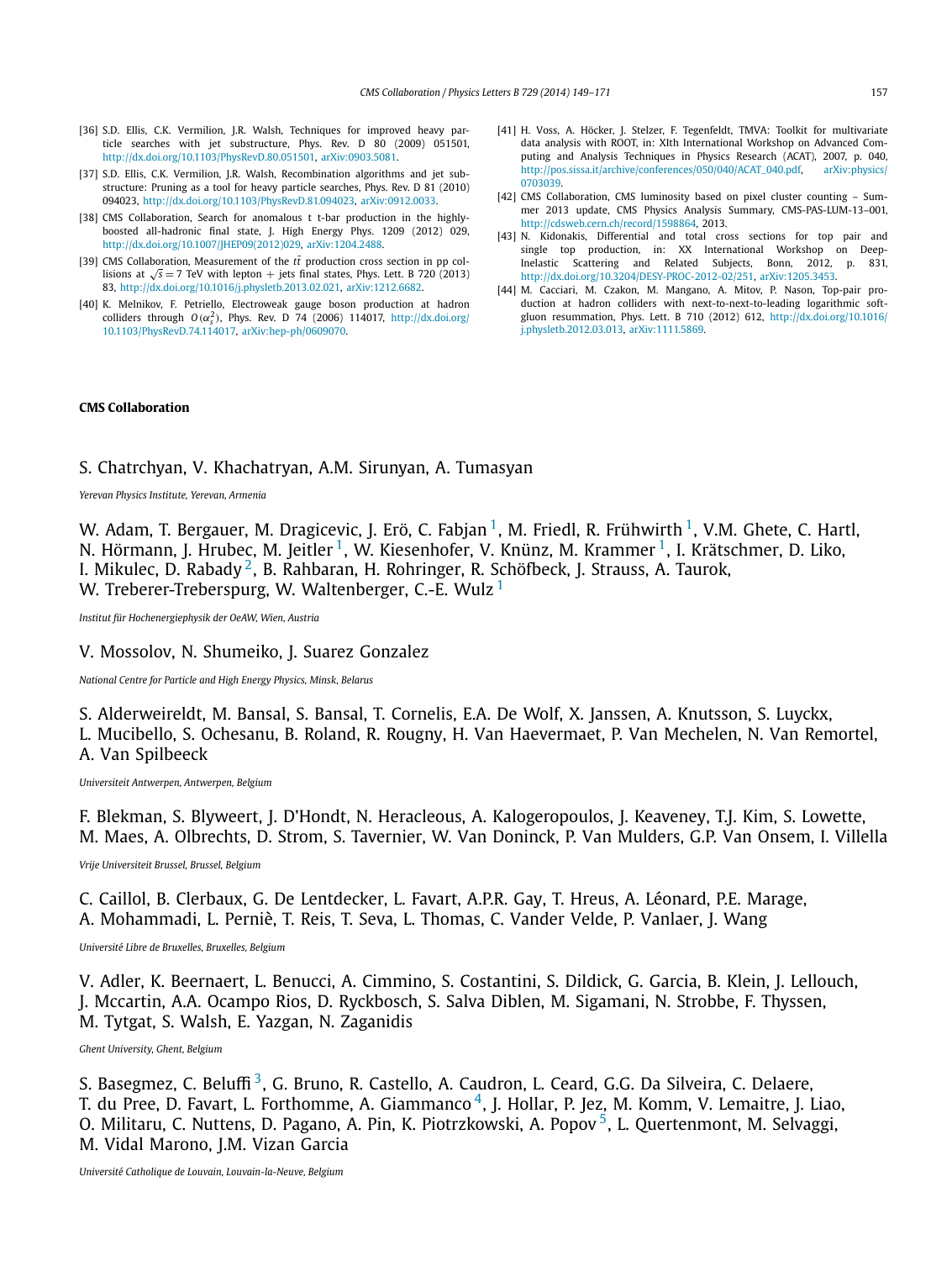# N. Beliy, T. Caebergs, E. Daubie, G.H. Hammad

*Université de Mons, Mons, Belgium*

# G.A. Alves, M. Correa Martins Junior, T. Martins, M.E. Pol, M.H.G. Souza

*Centro Brasileiro de Pesquisas Fisicas, Rio de Janeiro, Brazil*

W.L. Aldá Júnior, W. Carvalho, J. Chinellato<sup>6</sup>, A. Custódio, E.M. Da Costa, D. De Jesus Damiao, C. De Oliveira Martins, S. Fonseca De Souza, H. Malbouisson, M. Malek, D. Matos Figueiredo, L. Mundim, H. Nogima, W.L. Prado Da Silva, J. Santaolalla, A. Santoro, A. Sznajder, E.J. Tonelli Manganote<sup>6</sup>, A. Vilela Pereira

*Universidade do Estado do Rio de Janeiro, Rio de Janeiro, Brazil*

C.A. Bernardes <sup>b</sup>, F.A. Dias <sup>a, 7</sup>, T.R. Fernandez Perez Tomei <sup>a</sup>, E.M. Gregores <sup>b</sup>, C. Lagana <sup>a</sup>, P.G. Mercadante <sup>b</sup>, S.F. Novaes <sup>a</sup>, Sandra S. Padula <sup>a</sup>

<sup>a</sup> *Universidade Estadual Paulista, São Paulo, Brazil* <sup>b</sup> *Universidade Federal do ABC, São Paulo, Brazil*

V. Genchev<sup>[2](#page-22-0)</sup>, P. Iaydiiev<sup>2</sup>, A. Marinov, S. Piperov, M. Rodozov, G. Sultanov, M. Vutova

*Institute for Nuclear Research and Nuclear Energy, Sofia, Bulgaria*

# A. Dimitrov, I. Glushkov, R. Hadjiiska, V. Kozhuharov, L. Litov, B. Pavlov, P. Petkov

*University of Sofia, Sofia, Bulgaria*

J.G. Bian, G.M. Chen, H.S. Chen, M. Chen, R. Du, C.H. Jiang, D. Liang, S. Liang, X. Meng, R. Plestina <sup>8</sup>, J. Tao, X. Wang, Z. Wang

*Institute of High Energy Physics, Beijing, China*

# C. Asawatangtrakuldee, Y. Ban, Y. Guo, Q. Li, W. Li, S. Liu, Y. Mao, S.J. Qian, D. Wang, L. Zhang, W. Zou

*State Key Laboratory of Nuclear Physics and Technology, Peking University, Beijing, China*

# C. Avila, C.A. Carrillo Montoya, L.F. Chaparro Sierra, C. Florez, J.P. Gomez, B. Gomez Moreno, J.C. Sanabria

*Universidad de Los Andes, Bogota, Colombia*

# N. Godinovic, D. Lelas, D. Polic, I. Puljak

*Technical University of Split, Split, Croatia*

# Z. Antunovic, M. Kovac

*University of Split, Split, Croatia*

# V. Brigljevic, K. Kadija, J. Luetic, D. Mekterovic, S. Morovic, L. Tikvica

*Institute Rudjer Boskovic, Zagreb, Croatia*

# A. Attikis, G. Mavromanolakis, J. Mousa, C. Nicolaou, F. Ptochos, P.A. Razis

*University of Cyprus, Nicosia, Cyprus*

# M. Finger, M. Finger Jr.

*Charles University, Prague, Czech Republic*

# A.A. Abdelalim <sup>9</sup>, Y. Assran <sup>10</sup>, S. Elgammal <sup>9</sup>, A. Ellithi Kamel <sup>[11](#page-22-0)</sup>, M.A. Mahmoud <sup>[12](#page-22-0)</sup>, A. Radi <sup>[13](#page-22-0),[14](#page-22-0)</sup>

*Academy of Scientific Research and Technology of the Arab Republic of Egypt, Egyptian Network of High Energy Physics, Cairo, Egypt*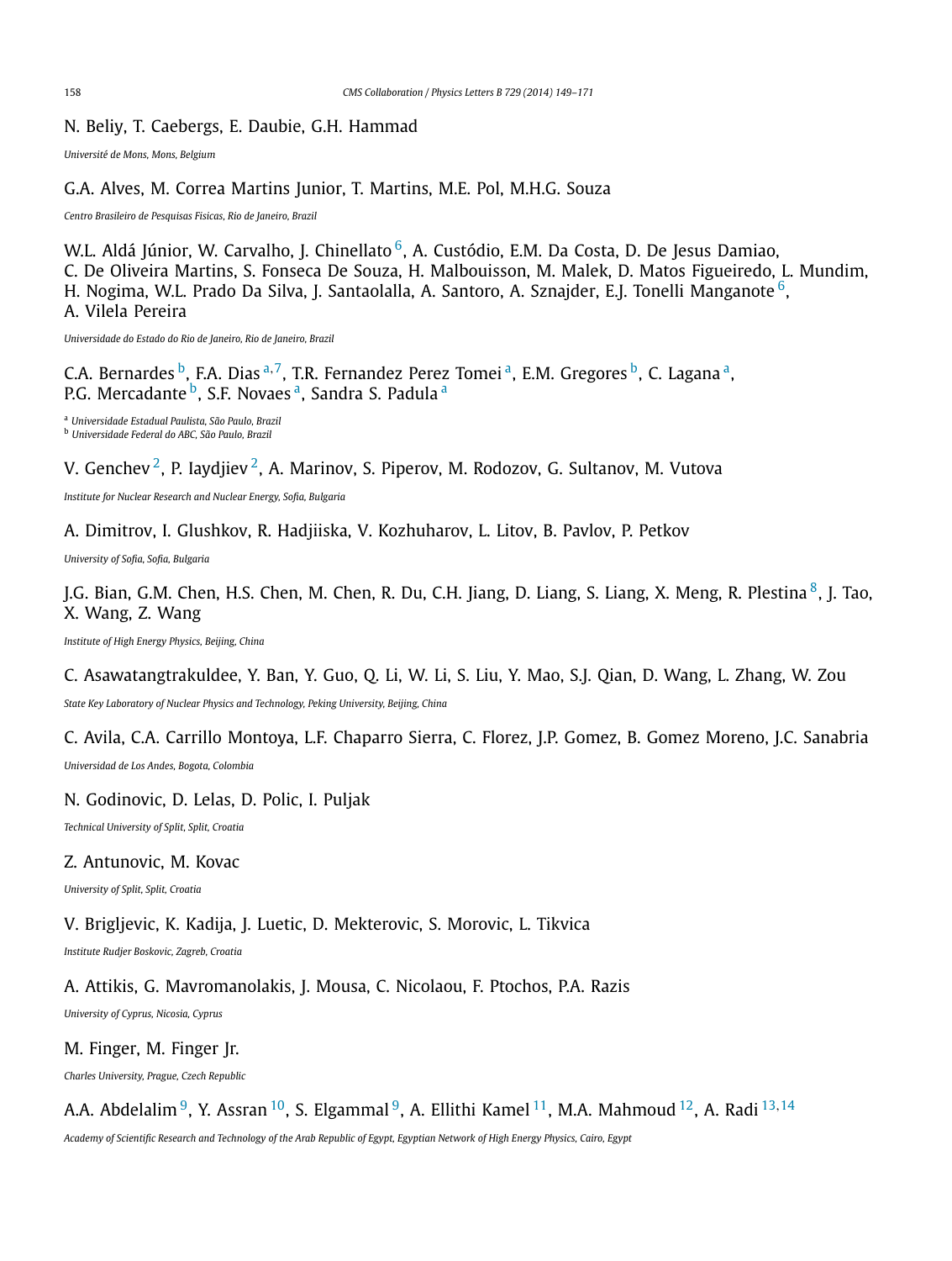# M. Kadastik, M. Müntel, M. Murumaa, M. Raidal, L. Rebane, A. Tiko

*National Institute of Chemical Physics and Biophysics, Tallinn, Estonia*

# P. Eerola, G. Fedi, M. Voutilainen

*Department of Physics, University of Helsinki, Helsinki, Finland*

J. Härkönen, V. Karimäki, R. Kinnunen, M.J. Kortelainen, T. Lampén, K. Lassila-Perini, S. Lehti, T. Lindén, P. Luukka, T. Mäenpää, T. Peltola, E. Tuominen, J. Tuominiemi, E. Tuovinen, L. Wendland

*Helsinki Institute of Physics, Helsinki, Finland*

# T. Tuuva

*Lappeenranta University of Technology, Lappeenranta, Finland*

M. Besancon, F. Couderc, M. Dejardin, D. Denegri, B. Fabbro, J.L. Faure, F. Ferri, S. Ganjour, A. Givernaud, P. Gras, G. Hamel de Monchenault, P. Jarry, E. Locci, J. Malcles, A. Nayak, J. Rander, A. Rosowsky, M. Titov

*DSM/IRFU, CEA/Saclay, Gif-sur-Yvette, France*

S. Baffioni, F. Beaudette, P. Busson, C. Charlot, N. Daci, T. Dahms, M. Dalchenko, L. Dobrzynski, A. Florent, R. Granier de Cassagnac, M. Haguenauer, P. Miné, C. Mironov, I.N. Naranjo, M. Nguyen, C. Ochando, P. Paganini, D. Sabes, R. Salerno, Y. Sirois, C. Veelken, Y. Yilmaz, A. Zabi

*Laboratoire Leprince-Ringuet, Ecole Polytechnique, IN2P3-CNRS, Palaiseau, France*

J.-L. Agram <sup>15</sup>, J. Andrea, D. Bloch, J.-M. Brom, E.C. Chabert, C. Collard, E. Conte <sup>15</sup>, F. Drouhin <sup>15</sup>, J.-C. Fontaine <sup>15</sup>, D. Gelé, U. Goerlach, C. Goetzmann, P. Juillot, A.-C. Le Bihan, P. Van Hove

*Institut Pluridisciplinaire Hubert Curien, Université de Strasbourg, Université de Haute Alsace Mulhouse, CNRS/IN2P3, Strasbourg, France*

# S. Gadrat

*Centre de Calcul de l'Institut National de Physique Nucleaire et de Physique des Particules, CNRS/IN2P3, Villeurbanne, France*

S. Beauceron, N. Beaupere, G. Boudoul, S. Brochet, J. Chasserat, R. Chierici, D. Contardo, P. Depasse, H. El Mamouni, J. Fan, J. Fay, S. Gascon, M. Gouzevitch, B. Ille, T. Kurca, M. Lethuillier, L. Mirabito, S. Perries, J.D. Ruiz Alvarez <sup>16</sup>, L. Sgandurra, V. Sordini, M. Vander Donckt, P. Verdier, S. Viret, H. Xiao

*Université de Lyon, Université Claude Bernard Lyon 1, CNRS-IN2P3, Institut de Physique Nucléaire de Lyon, Villeurbanne, France*

# Z. Tsamalaidze<sup>[17](#page-22-0)</sup>

*Institute of High Energy Physics and Informatization, Tbilisi State University, Tbilisi, Georgia*

C. Autermann, S. Beranek, M. Bontenackels, B. Calpas, M. Edelhoff, L. Feld, O. Hindrichs, K. Klein, A. Ostapchuk, A. Perieanu, F. Raupach, J. Sammet, S. Schael, D. Sprenger, H. Weber, B. Wittmer, V. Zhukov [5](#page-22-0)

*RWTH Aachen University, I. Physikalisches Institut, Aachen, Germany*

M. Ata, J. Caudron, E. Dietz-Laursonn, D. Duchardt, M. Erdmann, R. Fischer, A. Güth, T. Hebbeker, C. Heidemann, K. Hoepfner, D. Klingebiel, S. Knutzen, P. Kreuzer, M. Merschmeyer, A. Meyer, M. Olschewski, K. Padeken, P. Papacz, H. Reithler, S.A. Schmitz, L. Sonnenschein, D. Teyssier, S. Thüer, M. Weber

*RWTH Aachen University, III. Physikalisches Institut A, Aachen, Germany*

V. Cherepanov, Y. Erdogan, G. Flügge, H. Geenen, M. Geisler, W. Haj Ahmad, F. Hoehle, B. Kargoll, T. Kress, Y. Kuessel, J. Lingemann<sup>2</sup>, A. Nowack, I.M. Nugent, L. Perchalla, O. Pooth, A. Stahl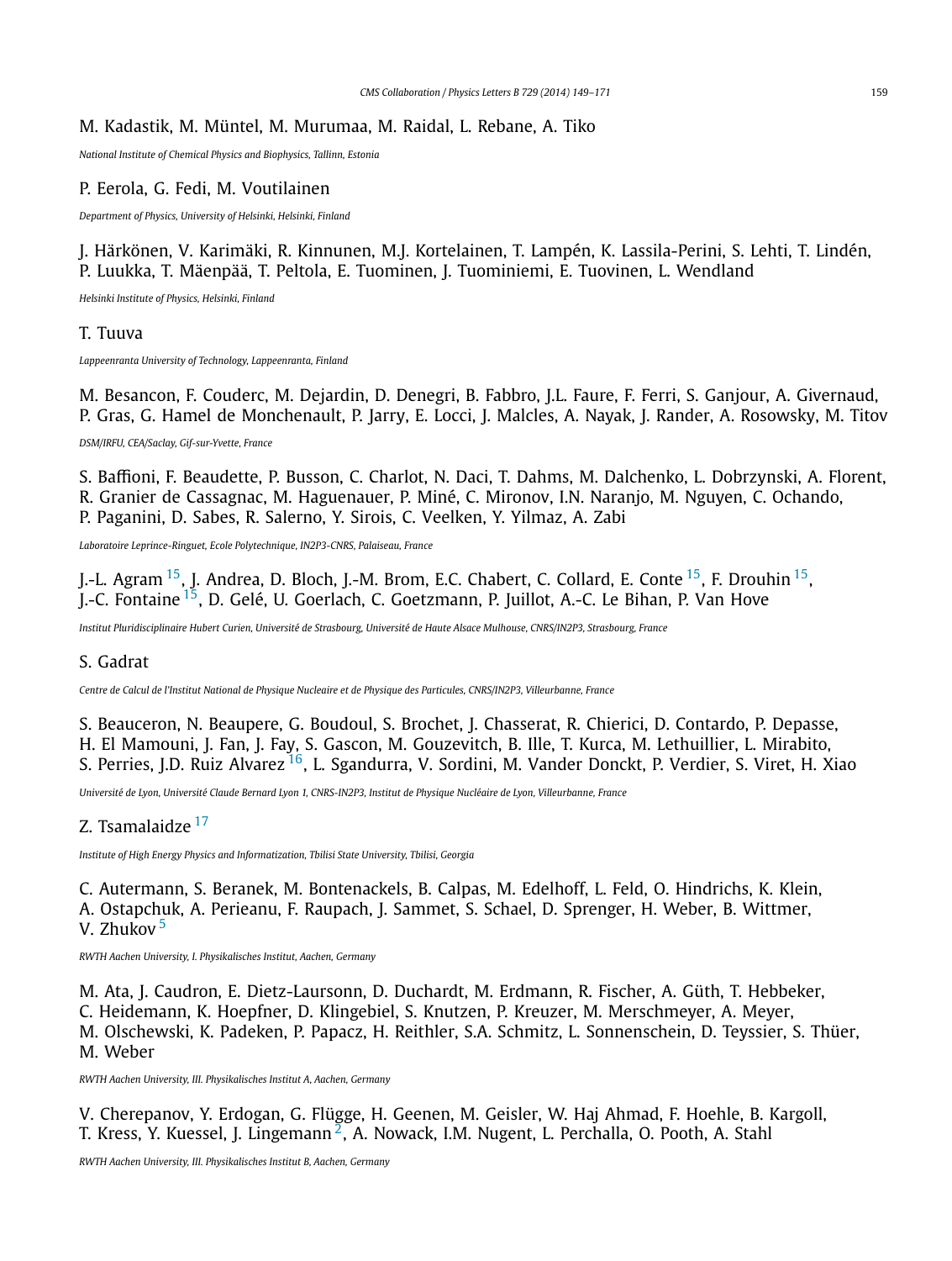I. Asin, N. Bartosik, J. Behr, W. Behrenhoff, U. Behrens, A.J. Bell, M. Bergholz [18](#page-22-0), A. Bethani, K. Borras, A. Burgmeier, A. Cakir, L. Calligaris, A. Campbell, S. Choudhury, F. Costanza, C. Diez Pardos, S. Dooling, T. Dorland, G. Eckerlin, D. Eckstein, T. Eichhorn, G. Flucke, A. Geiser, A. Grebenyuk, P. Gunnellini, S. Habib, J. Hauk, G. Hellwig, M. Hempel, D. Horton, H. Jung, M. Kasemann, P. Katsas, C. Kleinwort, M. Krämer, D. Krücker, W. Lange, J. Leonard, K. Lipka, W. Lohmann [18](#page-22-0), B. Lutz, R. Mankel, I. Marfin, I.-A. Melzer-Pellmann, A.B. Meyer, J. Mnich, A. Mussgiller, S. Naumann-Emme, O. Novgorodova, F. Nowak, H. Perrey, A. Petrukhin, D. Pitzl, R. Placakyte, A. Raspereza, P.M. Ribeiro Cipriano, C. Riedl, E. Ron, M.Ö. Sahin, J. Salfeld-Nebgen, R. Schmidt [18,](#page-22-0) T. Schoerner-Sadenius, M. Schröder, M. Stein, A.D.R. Vargas Trevino, R. Walsh, C. Wissing

*Deutsches Elektronen-Synchrotron, Hamburg, Germany*

M. Aldaya Martin, V. Blobel, H. Enderle, J. Erfle, E. Garutti, M. Görner, M. Gosselink, J. Haller, K. Heine, R.S. Höing, H. Kirschenmann, R. Klanner, R. Kogler, J. Lange, I. Marchesini, J. Ott, T. Peiffer, N. Pietsch, D. Rathjens, C. Sander, H. Schettler, P. Schleper, E. Schlieckau, A. Schmidt, M. Seidel, J. Sibille [19,](#page-22-0) V. Sola, H. Stadie, G. Steinbrück, D. Troendle, E. Usai, L. Vanelderen

*University of Hamburg, Hamburg, Germany*

C. Barth, C. Baus, J. Berger, C. Böser, E. Butz, T. Chwalek, W. De Boer, A. Descroix, A. Dierlamm, M. Feindt, M. Guthoff<sup>2</sup>, F. Hartmann<sup>2</sup>, T. Hauth<sup>2</sup>, H. Held, K.H. Hoffmann, U. Husemann, I. Katkov<sup>5</sup>, A. Kornmayer [2,](#page-22-0) E. Kuznetsova, P. Lobelle Pardo, D. Martschei, M.U. Mozer, Th. Müller, M. Niegel, A. Nürnberg, O. Oberst, G. Quast, K. Rabbertz, F. Ratnikov, S. Röcker, F.-P. Schilling, G. Schott, H.J. Simonis, F.M. Stober, R. Ulrich, J. Wagner-Kuhr, S. Wayand, T. Weiler, R. Wolf, M. Zeise

*Institut für Experimentelle Kernphysik, Karlsruhe, Germany*

G. Anagnostou, G. Daskalakis, T. Geralis, S. Kesisoglou, A. Kyriakis, D. Loukas, A. Markou, C. Markou, E. Ntomari, I. Topsis-giotis

*Institute of Nuclear and Particle Physics (INPP), NCSR Demokritos, Aghia Paraskevi, Greece*

# L. Gouskos, A. Panagiotou, N. Saoulidou, E. Stiliaris

*University of Athens, Athens, Greece*

X. Aslanoglou, I. Evangelou, G. Flouris, C. Foudas, P. Kokkas, N. Manthos, I. Papadopoulos, E. Paradas

*University of Ioánnina, Ioánnina, Greece*

G. Bencze, C. Hajdu, P. Hidas, D. Horvath [20](#page-22-0), F. Sikler, V. Veszpremi, G. Vesztergombi [21,](#page-22-0) A.J. Zsigmond

*Wigner Research Centre for Physics, Budapest, Hungary*

N. Beni, S. Czellar, J. Molnar, J. Palinkas, Z. Szillasi

*Institute of Nuclear Research ATOMKI, Debrecen, Hungary*

# J. Karancsi, P. Raics, Z.L. Trocsanyi, B. Ujvari

*University of Debrecen, Debrecen, Hungary*

# S.K. Swain

*National Institute of Science Education and Research, Bhubaneswar, India*

# S.B. Beri, V. Bhatnagar, N. Dhingra, R. Gupta, M. Kaur, M.Z. Mehta, M. Mittal, N. Nishu, A. Sharma, J.B. Singh

*Panjab University, Chandigarh, India*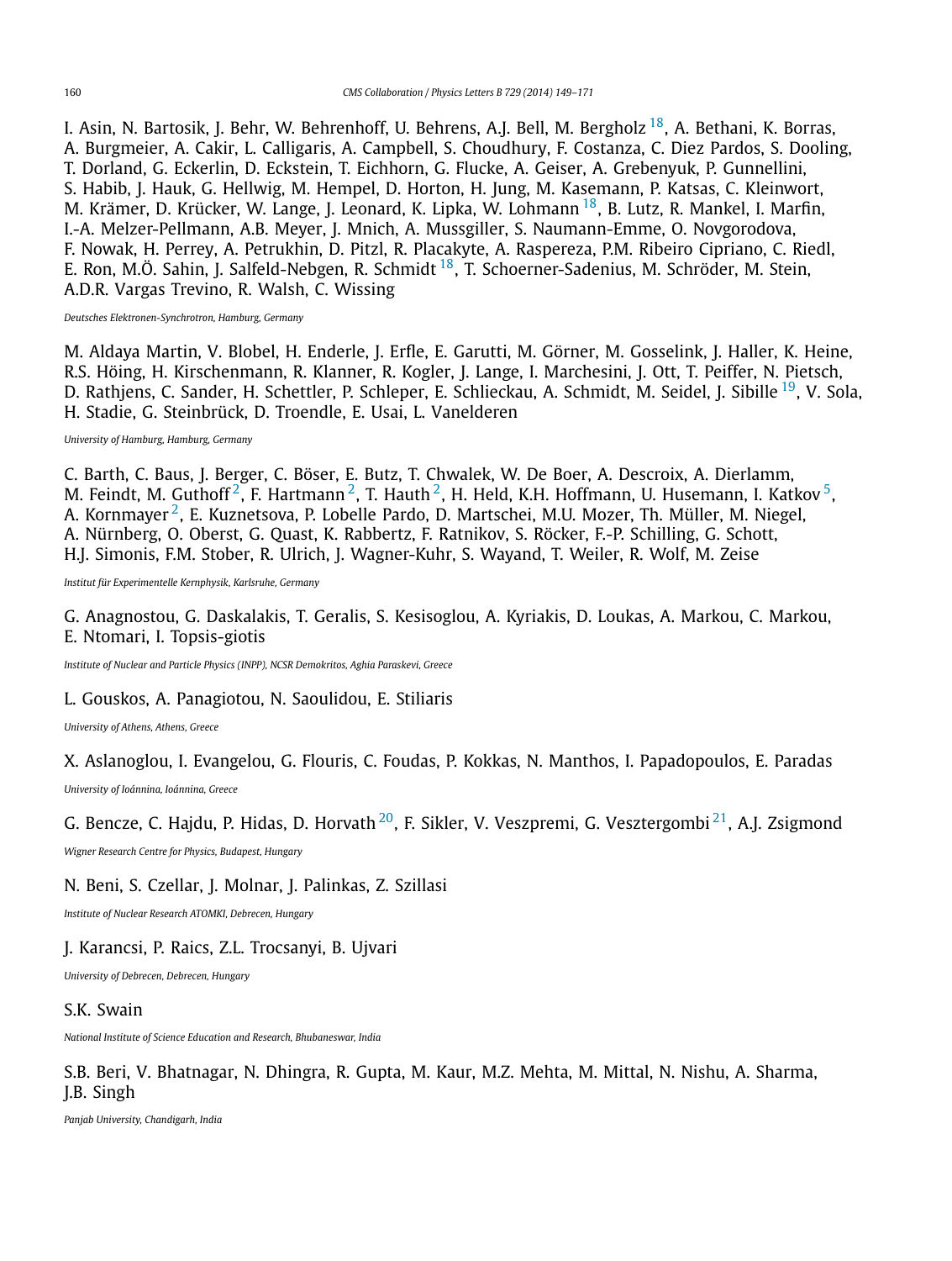Ashok Kumar, Arun Kumar, S. Ahuja, A. Bhardwaj, B.C. Choudhary, A. Kumar, S. Malhotra, M. Naimuddin, K. Ranjan, P. Saxena, V. Sharma, R.K. Shivpuri

*University of Delhi, Delhi, India*

S. Banerjee, S. Bhattacharya, K. Chatterjee, S. Dutta, B. Gomber, Sa. Jain, Sh. Jain, R. Khurana, A. Modak, S. Mukherjee, D. Roy, S. Sarkar, M. Sharan, A.P. Singh

*Saha Institute of Nuclear Physics, Kolkata, India*

A. Abdulsalam, D. Dutta, S. Kailas, V. Kumar, A.K. Mohanty [2](#page-22-0), L.M. Pant, P. Shukla, A. Topkar

*Bhabha Atomic Research Centre, Mumbai, India*

T. Aziz, R.M. Chatterjee, S. Ganguly, S. Ghosh, M. Guchait  $^{22}$ , A. Gurtu  $^{23}$ , G. Kole, S. Kumar, M. Maity  $^{24}$ , G. Majumder, K. Mazumdar, G.B. Mohanty, B. Parida, K. Sudhakar, N. Wickramage [25](#page-22-0)

*Tata Institute of Fundamental Research – EHEP, Mumbai, India*

# S. Banerjee, S. Dugad

*Tata Institute of Fundamental Research – HECR, Mumbai, India*

H. Arfaei, H. Bakhshiansohi, H. Behnamian, S.M. Etesami <sup>26</sup>, A. Fahim <sup>27</sup>, A. Jafari, M. Khakzad, M. Mohammadi Najafabadi, M. Naseri, S. Paktinat Mehdiabadi, B. Safarzadeh [28,](#page-22-0) M. Zeinali

*Institute for Research in Fundamental Sciences (IPM), Tehran, Iran*

# M. Grunewald

*University College Dublin, Dublin, Ireland*

M. Abbrescia <sup>a</sup>*,*b, L. Barbone <sup>a</sup>*,*b, C. Calabria <sup>a</sup>*,*b, S.S. Chhibra <sup>a</sup>*,*b, A. Colaleo a, D. Creanza <sup>a</sup>*,*c, N. De Filippis <sup>a</sup>*,*c, M. De Palma <sup>a</sup>*,*b, L. Fiore a, G. Iaselli <sup>a</sup>*,*c, G. Maggi <sup>a</sup>*,*c, M. Maggi a, B. Marangelli <sup>a</sup>*,*b, S. My <sup>a</sup>*,*c, S. Nuzzo <sup>a</sup>*,*b, N. Pacifico a, A. Pompili <sup>a</sup>*,*b, G. Pugliese <sup>a</sup>*,*c, R. Radogna <sup>a</sup>*,*b, G. Selvaggi <sup>a</sup>*,*b, L. Silvestris a, G. Singh <sup>a</sup>*,*b, R. Venditti <sup>a</sup>*,*b, P. Verwilligen a, G. Zito <sup>a</sup>

<sup>a</sup> *INFN Sezione di Bari, Bari, Italy*

<sup>b</sup> *Università di Bari, Bari, Italy*

<sup>c</sup> *Politecnico di Bari, Bari, Italy*

G. Abbiendi a, A.C. Benvenuti a, D. Bonacorsi <sup>a</sup>*,*b, S. Braibant-Giacomelli <sup>a</sup>*,*b, L. Brigliadori <sup>a</sup>*,*b, R. Campanini <sup>a</sup>*,*b, P. Capiluppi <sup>a</sup>*,*b, A. Castro <sup>a</sup>*,*b, F.R. Cavallo a, G. Codispoti <sup>a</sup>*,*b, M. Cuffiani <sup>a</sup>*,*b, G.M. Dallavalle a, F. Fabbri a, A. Fanfani <sup>a</sup>*,*b, D. Fasanella <sup>a</sup>*,*b, P. Giacomelli a, C. Grandi a, L. Guiducci <sup>a</sup>*,*b, S. Marcellini a, G. Masetti a, M. Meneghelli <sup>a</sup>*,*b, A. Montanari a, F.L. Navarria <sup>a</sup>*,*b, F. Odorici a, A. Perrotta a, F. Primavera <sup>a</sup>*,*b, A.M. Rossi <sup>a</sup>*,*b, T. Rovelli <sup>a</sup>*,*b, G.P. Siroli <sup>a</sup>*,*b, N. Tosi <sup>a</sup>*,*b, R. Travaglini <sup>a</sup>*,*<sup>b</sup>

<sup>a</sup> *INFN Sezione di Bologna, Bologna, Italy* <sup>b</sup> *Università di Bologna, Bologna, Italy*

S. Albergo <sup>a</sup>*,*b, G. Cappello a, M. Chiorboli <sup>a</sup>*,*b, S. Costa <sup>a</sup>*,*b, F. Giordano <sup>a</sup>*,*[2,](#page-22-0) R. Potenza <sup>a</sup>*,*b, A. Tricomi <sup>a</sup>*,*b, C. Tuve <sup>a</sup>*,*<sup>b</sup>

<sup>a</sup> *INFN Sezione di Catania, Catania, Italy*

<sup>b</sup> *Università di Catania, Catania, Italy*

<sup>c</sup> *CSFNSM, Catania, Italy*

G. Barbagli<sup>a</sup>, V. Ciulli<sup>a,b</sup>, C. Civinini<sup>a</sup>, R. D'Alessandro<sup>a,b</sup>, E. Focardi<sup>a,b</sup>, E. Gallo<sup>a</sup>, S. Gonzi<sup>a,b</sup>, V. Gori<sup>a,b</sup>, P. Lenzi<sup>a,b</sup>, M. Meschini<sup>a</sup>, S. Paoletti<sup>a</sup>, G. Sguazzoni<sup>a</sup>, A. Tropiano<sup>a,b</sup>

<sup>a</sup> *INFN Sezione di Firenze, Firenze, Italy*

<sup>b</sup> *Università di Firenze, Firenze, Italy*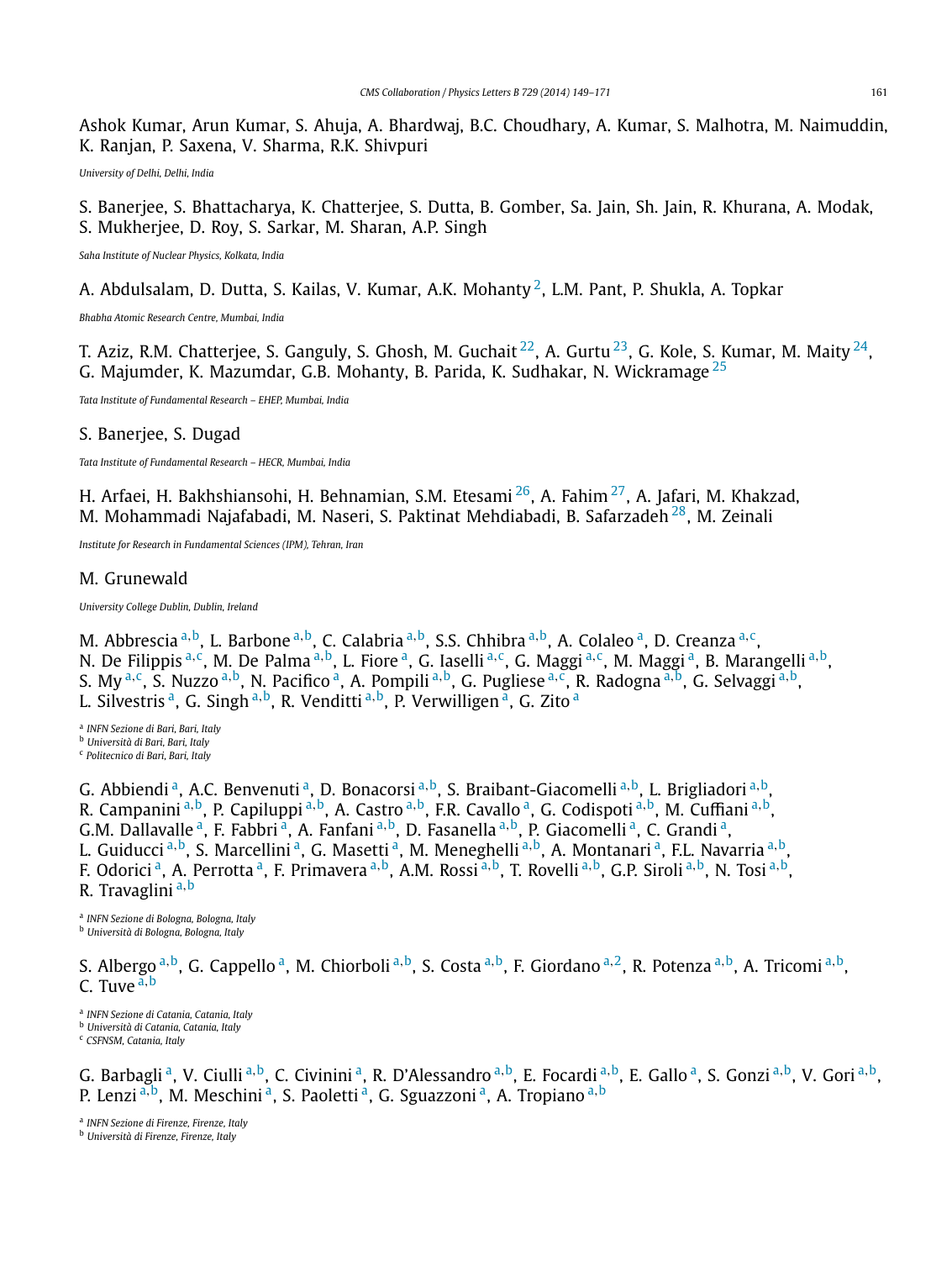# L. Benussi, S. Bianco, F. Fabbri, D. Piccolo

*INFN Laboratori Nazionali di Frascati, Frascati, Italy*

# P. Fabbricatore a, R. Ferretti <sup>a</sup>*,*b, F. Ferro a, M. Lo Vetere <sup>a</sup>*,*b, R. Musenich a, E. Robutti a, S. Tosi <sup>a</sup>*,*<sup>b</sup>

<sup>a</sup> *INFN Sezione di Genova, Genova, Italy* <sup>b</sup> *Università di Genova, Genova, Italy*

A. Benaglia a, M.E. Dinardo <sup>a</sup>*,*b, S. Fiorendi <sup>a</sup>*,*b*,*[2,](#page-22-0) S. Gennai a, A. Ghezzi <sup>a</sup>*,*b, P. Govoni <sup>a</sup>*,*b, M.T. Lucchini <sup>a</sup>*,*b*,*[2,](#page-22-0) S. Malvezzi a, R.A. Manzoni <sup>a</sup>*,*b*,*[2,](#page-22-0) A. Martelli <sup>a</sup>*,*b*,*[2,](#page-22-0) D. Menasce a, L. Moroni a, M. Paganoni <sup>a</sup>*,*b, D. Pedrini a, S. Ragazzi <sup>a</sup>*,*b, N. Redaelli a, T. Tabarelli de Fatis <sup>a</sup>*,*<sup>b</sup>

<sup>a</sup> *INFN Sezione di Milano-Bicocca, Milano, Italy*

<sup>b</sup> *Università di Milano-Bicocca, Milano, Italy*

S. Buontempo a, N. Cavallo <sup>a</sup>*,*c, F. Fabozzi <sup>a</sup>*,*c, A.O.M. Iorio <sup>a</sup>*,*b, L. Lista a, S. Meola <sup>a</sup>*,*d*,*[2,](#page-22-0) M. Merola a, P. Paolucci <sup>a</sup>*,*[2](#page-22-0)

<sup>a</sup> *INFN Sezione di Napoli, Napoli, Italy*

<sup>b</sup> *Università di Napoli 'Federico II', Napoli, Italy*

<sup>c</sup> *Università della Basilicata (Potenza), Napoli, Italy*

<sup>d</sup> *Università G. Marconi (Roma), Napoli, Italy*

P. Azzi<sup>a</sup>, N. Bacchetta<sup>a</sup>, M. Bellato<sup>a</sup>, D. Bisello<sup>a,b</sup>, A. Branca<sup>a,b</sup>, R. Carlin<sup>a,b</sup>, P. Checchia<sup>a</sup>, T. Dorigo<sup>a</sup>, M. Galanti <sup>a</sup>*,*b*,*[2,](#page-22-0) F. Gasparini <sup>a</sup>*,*b, U. Gasparini <sup>a</sup>*,*b, P. Giubilato <sup>a</sup>*,*b, A. Gozzelino a, K. Kanishchev <sup>a</sup>*,*c, S. Lacaprara a, I. Lazzizzera <sup>a</sup>*,*c, M. Margoni <sup>a</sup>*,*b, A.T. Meneguzzo <sup>a</sup>*,*b, J. Pazzini <sup>a</sup>*,*b, N. Pozzobon <sup>a</sup>*,*b, P. Ronchese <sup>a</sup>*,*b, F. Simonetto <sup>a</sup>*,*b, E. Torassa a, M. Tosi <sup>a</sup>*,*b, A. Triossi a, S. Vanini <sup>a</sup>*,*b, S. Ventura a, P. Zotto <sup>a</sup>*,*b, A. Zucchetta <sup>a</sup>*,*b, G. Zumerle <sup>a</sup>*,*<sup>b</sup>

<sup>a</sup> *INFN Sezione di Padova, Padova, Italy*

<sup>b</sup> *Università di Padova, Padova, Italy*

<sup>c</sup> *Università di Trento (Trento), Padova, Italy*

M. Gabusi <sup>a</sup>*,*b, S.P. Ratti <sup>a</sup>*,*b, C. Riccardi <sup>a</sup>*,*b, P. Vitulo <sup>a</sup>*,*<sup>b</sup>

<sup>a</sup> *INFN Sezione di Pavia, Pavia, Italy* <sup>b</sup> *Università di Pavia, Pavia, Italy*

M. Biasini <sup>a</sup>*,*b, G.M. Bilei a, L. Fanò <sup>a</sup>*,*b, P. Lariccia <sup>a</sup>*,*b, G. Mantovani <sup>a</sup>*,*b, M. Menichelli a, A. Nappi <sup>a</sup>*,*b*,*[†,](#page-22-0) F. Romeo <sup>a</sup>*,*b, A. Saha a, A. Santocchia <sup>a</sup>*,*b, A. Spiezia <sup>a</sup>*,*<sup>b</sup>

<sup>a</sup> *INFN Sezione di Perugia, Perugia, Italy* <sup>b</sup> *Università di Perugia, Perugia, Italy*

K. Androsov<sup>a, 29</sup>, P. Azzurri<sup>a</sup>, G. Bagliesi<sup>a</sup>, J. Bernardini<sup>a</sup>, T. Boccali<sup>a</sup>, G. Broccolo<sup>a, c</sup>, R. Castaldi<sup>a</sup>, M.A. Ciocci <sup>a</sup>*,*[29,](#page-22-0) R. Dell'Orso a, F. Fiori <sup>a</sup>*,*c, L. Foà <sup>a</sup>*,*c, A. Giassi a, M.T. Grippo <sup>a</sup>*,*[29,](#page-22-0) A. Kraan a, F. Ligabue <sup>a</sup>*,*c, T. Lomtadze a, L. Martini <sup>a</sup>*,*b, A. Messineo <sup>a</sup>*,*b, C.S. Moon <sup>a</sup>*,*[30,](#page-22-0) F. Palla a, A. Rizzi <sup>a</sup>*,*b, A. Savoy-Navarro <sup>a</sup>*,*[31,](#page-22-0) A.T. Serban<sup>a</sup>, P. Spagnolo<sup>a</sup>, P. Squillacioti<sup>a, 29</sup>, R. Tenchini<sup>a</sup>, G. Tonelli<sup>a, b</sup>, A. Venturi<sup>a</sup>, P.G. Verdini<sup>a</sup>, C. Vernieri <sup>a</sup>*,*<sup>c</sup>

<sup>a</sup> *INFN Sezione di Pisa, Pisa, Italy*

<sup>b</sup> *Università di Pisa, Pisa, Italy*

<sup>c</sup> *Scuola Normale Superiore di Pisa, Pisa, Italy*

L. Barone <sup>a</sup>*,*b, F. Cavallari a, D. Del Re <sup>a</sup>*,*b, M. Diemoz a, M. Grassi <sup>a</sup>*,*b, C. Jorda a, E. Longo <sup>a</sup>*,*b, F. Margaroli <sup>a</sup>*,*b, P. Meridiani a, F. Micheli <sup>a</sup>*,*b, S. Nourbakhsh <sup>a</sup>*,*b, G. Organtini <sup>a</sup>*,*b, R. Paramatti a, S. Rahatlou <sup>a</sup>*,*b, C. Rovelli a, L. Soffi <sup>a</sup>*,*b, P. Traczyk <sup>a</sup>*,*<sup>b</sup>

<sup>a</sup> *INFN Sezione di Roma, Roma, Italy* <sup>b</sup> *Università di Roma, Roma, Italy*

N. Amapane [a](#page-14-0)*,*[b,](#page-14-0) R. Arcidiacono [a](#page-14-0)*,*[c,](#page-14-0) S. Argiro [a](#page-14-0)*,*[b,](#page-14-0) M. Arneodo [a](#page-14-0)*,*[c,](#page-14-0) R. Bellan [a](#page-14-0)*,*[b,](#page-14-0) C. Biino [a,](#page-14-0) N. Cartiglia [a,](#page-14-0) S. Casasso [a](#page-14-0)*,*[b,](#page-14-0) M. Costa [a](#page-14-0)*,*[b,](#page-14-0) A. Degano [a](#page-14-0)*,*[b,](#page-14-0) N. Demaria [a,](#page-14-0) C. Mariotti [a,](#page-14-0) S. Maselli [a,](#page-14-0) E. Migliore [a](#page-14-0)*,*[b](#page-14-0),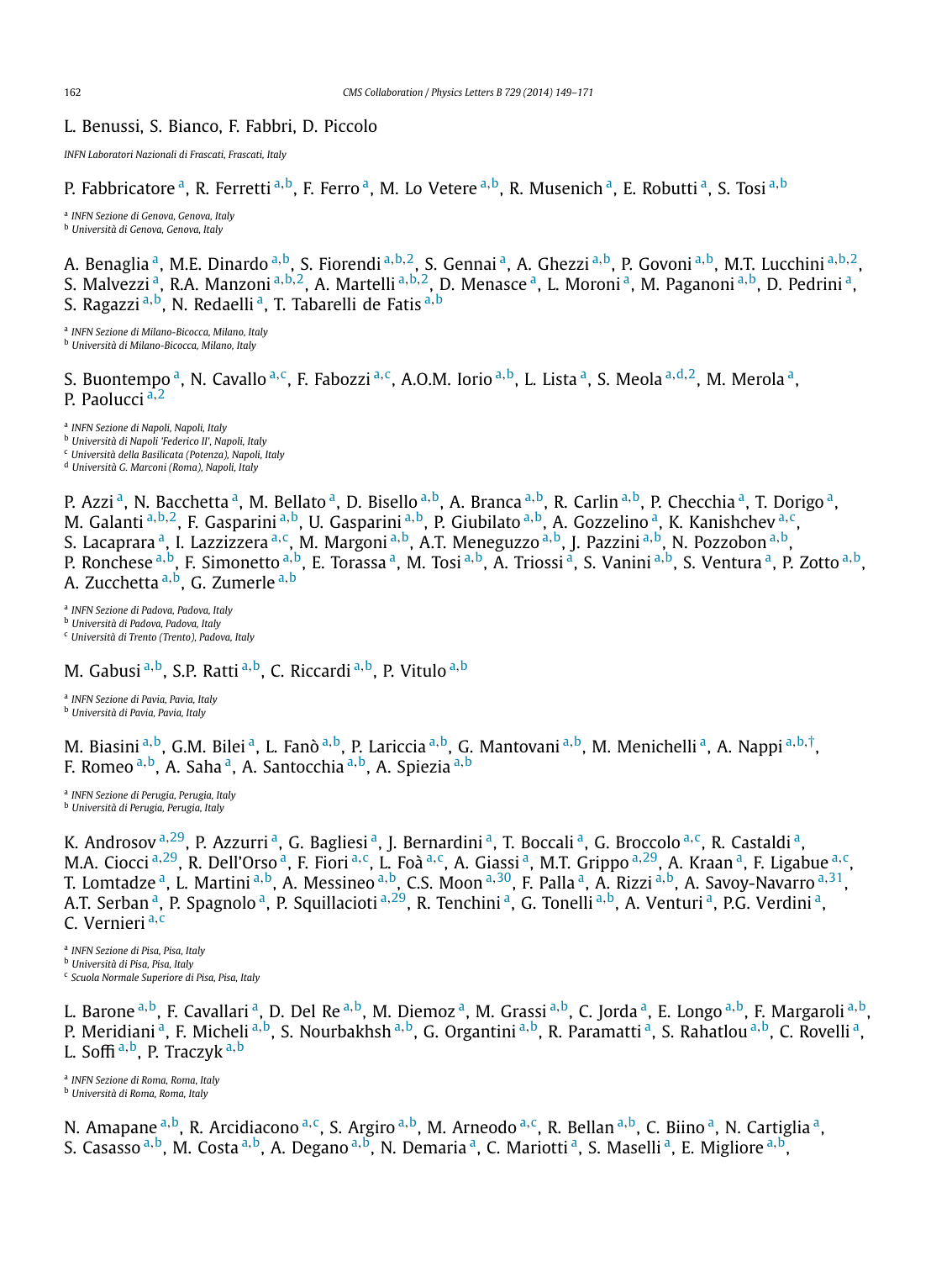<span id="page-14-0"></span>V. Monaco <sup>a</sup>*,*b, M. Musich a, M.M. Obertino <sup>a</sup>*,*c, G. Ortona <sup>a</sup>*,*b, L. Pacher <sup>a</sup>*,*b, N. Pastrone a, M. Pelliccioni <sup>a</sup>*,*[2,](#page-22-0) A. Potenza <sup>a</sup>*,*b, A. Romero <sup>a</sup>*,*b, M. Ruspa <sup>a</sup>*,*c, R. Sacchi <sup>a</sup>*,*b, A. Solano <sup>a</sup>*,*b, A. Staiano a, U. Tamponi <sup>a</sup>

<sup>a</sup> *INFN Sezione di Torino, Torino, Italy*

<sup>b</sup> *Università di Torino, Torino, Italy*

<sup>c</sup> *Università del Piemonte Orientale (Novara), Torino, Italy*

S. Belforte a, V. Candelise <sup>a</sup>*,*b, M. Casarsa a, F. Cossutti <sup>a</sup>*,*[2,](#page-22-0) G. Della Ricca <sup>a</sup>*,*b, B. Gobbo a, C. La Licata <sup>a</sup>*,*b, M. Marone <sup>a</sup>*,*b, D. Montanino <sup>a</sup>*,*b, A. Penzo a, A. Schizzi <sup>a</sup>*,*b, T. Umer <sup>a</sup>*,*b, A. Zanetti <sup>a</sup>

<sup>a</sup> *INFN Sezione di Trieste, Trieste, Italy* <sup>b</sup> *Università di Trieste, Trieste, Italy*

# S. Chang, T.Y. Kim, S.K. Nam

*Kangwon National University, Chunchon, Republic of Korea*

# D.H. Kim, G.N. Kim, J.E. Kim, D.J. Kong, S. Lee, Y.D. Oh, H. Park, D.C. Son

*Kyungpook National University, Daegu, Republic of Korea*

# J.Y. Kim, Zero J. Kim, S. Song

*Chonnam National University, Institute for Universe and Elementary Particles, Kwangju, Republic of Korea*

S. Choi, D. Gyun, B. Hong, M. Jo, H. Kim, Y. Kim, K.S. Lee, S.K. Park, Y. Roh

*Korea University, Seoul, Republic of Korea*

# M. Choi, J.H. Kim, C. Park, I.C. Park, S. Park, G. Ryu

*University of Seoul, Seoul, Republic of Korea*

# Y. Choi, Y.K. Choi, J. Goh, M.S. Kim, E. Kwon, B. Lee, J. Lee, S. Lee, H. Seo, I. Yu

*Sungkyunkwan University, Suwon, Republic of Korea*

# A. Juodagalvis

*Vilnius University, Vilnius, Lithuania*

# H. Castilla-Valdez, E. De La Cruz-Burelo, I. Heredia-de La Cruz<sup>32</sup>, R. Lopez-Fernandez, J. Martínez-Ortega, A. Sanchez-Hernandez, L.M. Villasenor-Cendejas

*Centro de Investigacion y de Estudios Avanzados del IPN, Mexico City, Mexico*

# S. Carrillo Moreno, F. Vazquez Valencia

*Universidad Iberoamericana, Mexico City, Mexico*

# H.A. Salazar Ibarguen

*Benemerita Universidad Autonoma de Puebla, Puebla, Mexico*

# E. Casimiro Linares, A. Morelos Pineda

*Universidad Autónoma de San Luis Potosí, San Luis Potosí, Mexico*

# D. Krofcheck

*University of Auckland, Auckland, New Zealand*

# P.H. Butler, R. Doesburg, S. Reucroft, H. Silverwood

*University of Canterbury, Christchurch, New Zealand*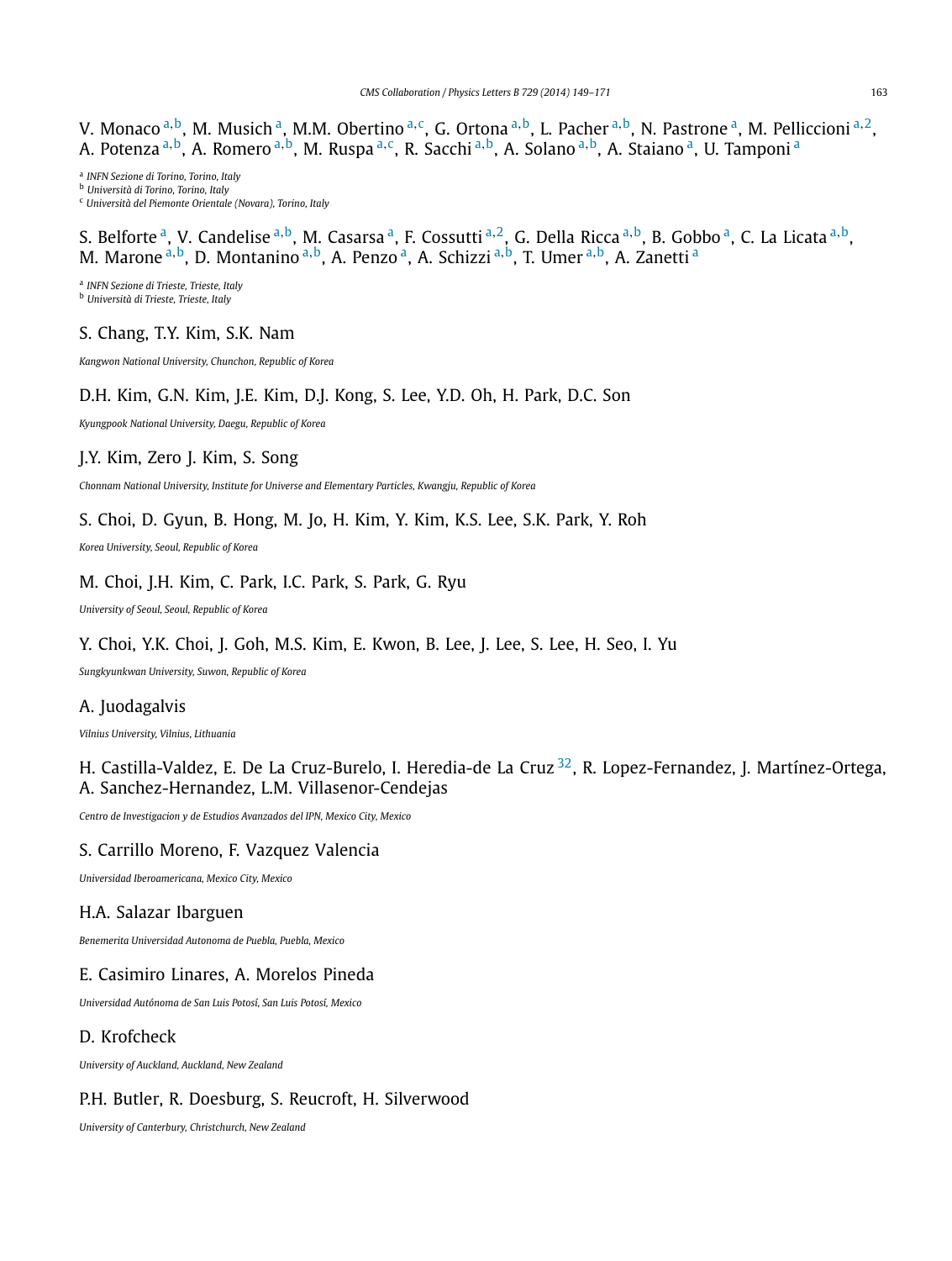M. Ahmad, M.I. Asghar, J. Butt, H.R. Hoorani, S. Khalid, W.A. Khan, T. Khurshid, S. Qazi, M.A. Shah, M. Shoaib

*National Centre for Physics, Quaid-I-Azam University, Islamabad, Pakistan*

H. Bialkowska, M. Bluj<sup>33</sup>, B. Boimska, T. Frueboes, M. Górski, M. Kazana, K. Nawrocki, K. Romanowska-Rybinska, M. Szleper, G. Wrochna, P. Zalewski

*National Centre for Nuclear Research, Swierk, Poland*

G. Brona, K. Bunkowski, M. Cwiok, W. Dominik, K. Doroba, A. Kalinowski, M. Konecki, J. Krolikowski, M. Misiura, W. Wolszczak

*Institute of Experimental Physics, Faculty of Physics, University of Warsaw, Warsaw, Poland*

P. Bargassa, C. Beirão Da Cruz E Silva, P. Faccioli, P.G. Ferreira Parracho, M. Gallinaro, F. Nguyen, J. Rodrigues Antunes, J. Seixas [2,](#page-22-0) J. Varela, P. Vischia

*Laboratório de Instrumentação e Física Experimental de Partículas, Lisboa, Portugal*

P. Bunin, I. Golutvin, I. Gorbunov, A. Kamenev, V. Karjavin, V. Konoplyanikov, G. Kozlov, A. Lanev, A. Malakhov, V. Matveev<sup>34</sup>, P. Moisenz, V. Palichik, V. Perelygin, M. Savina, S. Shmatov, N. Skatchkov, V. Smirnov, A. Zarubin

*Joint Institute for Nuclear Research, Dubna, Russia*

V. Golovtsov, Y. Ivanov, V. Kim, P. Levchenko, V. Murzin, V. Oreshkin, I. Smirnov, V. Sulimov, L. Uvarov, S. Vavilov, A. Vorobyev, An. Vorobyev

*Petersburg Nuclear Physics Institute, Gatchina (St. Petersburg), Russia*

Yu. Andreev, A. Dermenev, S. Gninenko, N. Golubev, M. Kirsanov, N. Krasnikov, A. Pashenkov, D. Tlisov, A. Toropin

*Institute for Nuclear Research, Moscow, Russia*

V. Epshteyn, V. Gavrilov, N. Lychkovskaya, V. Popov, G. Safronov, S. Semenov, A. Spiridonov, V. Stolin, E. Vlasov, A. Zhokin

*Institute for Theoretical and Experimental Physics, Moscow, Russia*

V. Andreev, M. Azarkin, I. Dremin, M. Kirakosyan, A. Leonidov, G. Mesyats, S.V. Rusakov, A. Vinogradov

*P.N. Lebedev Physical Institute, Moscow, Russia*

A. Belyaev, E. Boos, V. Bunichev, M. Dubinin [7,](#page-22-0) L. Dudko, A. Gribushin, V. Klyukhin, O. Kodolova, I. Lokhtin, S. Obraztsov, M. Perfilov, S. Petrushanko, V. Savrin

*Skobeltsyn Institute of Nuclear Physics, Lomonosov Moscow State University, Moscow, Russia*

I. Azhgirey, I. Bayshev, S. Bitioukov, V. Kachanov, A. Kalinin, D. Konstantinov, V. Krychkine, V. Petrov, R. Ryutin, A. Sobol, L. Tourtchanovitch, S. Troshin, N. Tyurin, A. Uzunian, A. Volkov

*State Research Center of Russian Federation, Institute for High Energy Physics, Protvino, Russia*

# P. Adzic [35,](#page-22-0) M. Djordjevic, M. Ekmedzic, J. Milosevic

*University of Belgrade, Faculty of Physics and Vinca Institute of Nuclear Sciences, Belgrade, Serbia*

M. Aguilar-Benitez, J. Alcaraz Maestre, C. Battilana, E. Calvo, M. Cerrada, M. Chamizo Llatas<sup>2</sup>, N. Colino, B. De La Cruz, A. Delgado Peris, D. Domínguez Vázquez, C. Fernandez Bedoya, J.P. Fernández Ramos, A. Ferrando, J. Flix, M.C. Fouz, P. Garcia-Abia, O. Gonzalez Lopez, S. Goy Lopez, J.M. Hernandez, M.I. Josa,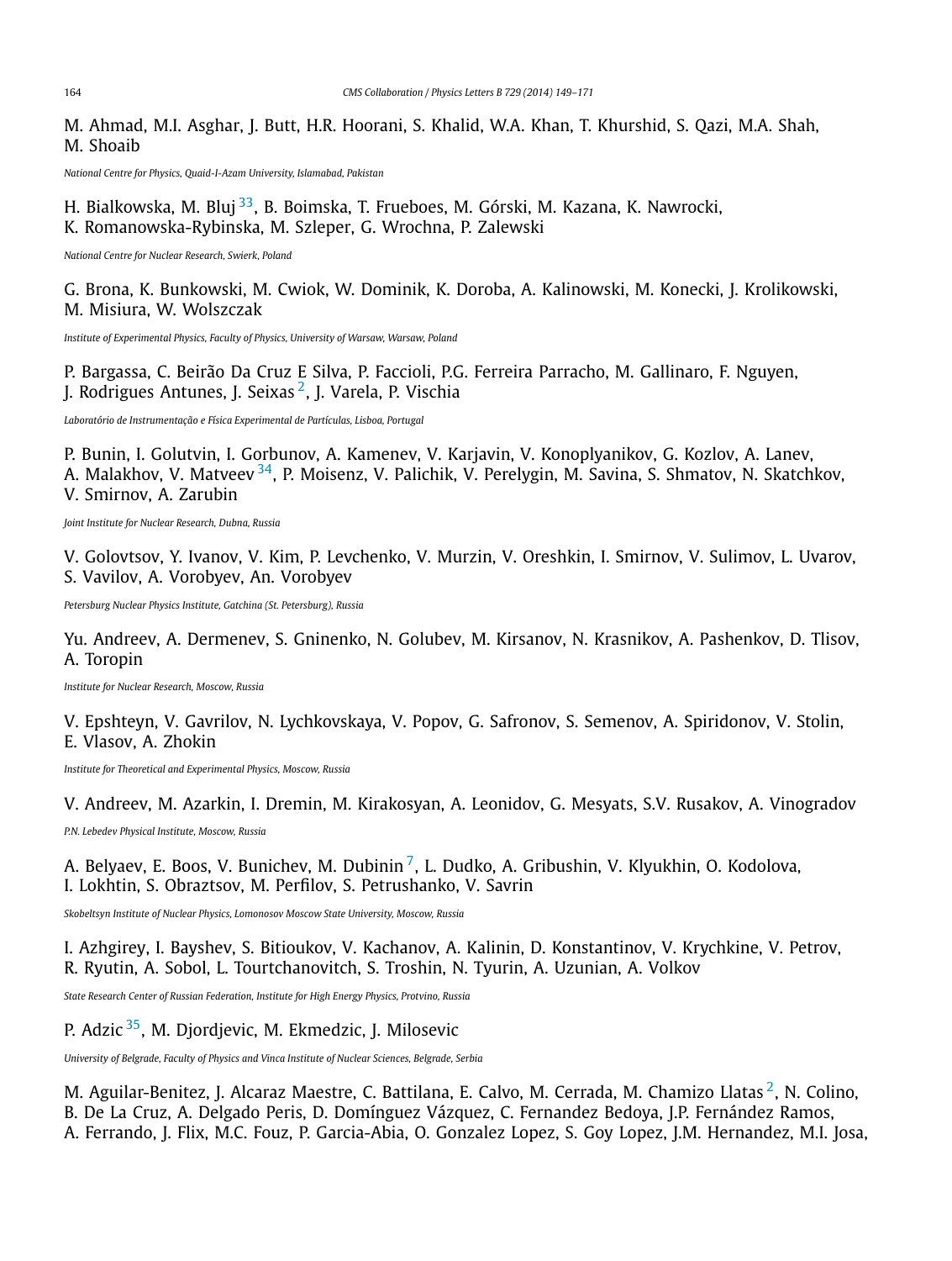# G. Merino, E. Navarro De Martino, J. Puerta Pelayo, A. Quintario Olmeda, I. Redondo, L. Romero, M.S. Soares, C. Willmott

*Centro de Investigaciones Energéticas Medioambientales y Tecnológicas (CIEMAT), Madrid, Spain*

# C. Albajar, J.F. de Trocóniz

*Universidad Autónoma de Madrid, Madrid, Spain*

H. Brun, J. Cuevas, J. Fernandez Menendez, S. Folgueras, I. Gonzalez Caballero, L. Lloret Iglesias

*Universidad de Oviedo, Oviedo, Spain*

J.A. Brochero Cifuentes, I.J. Cabrillo, A. Calderon, S.H. Chuang, J. Duarte Campderros, M. Fernandez, G. Gomez, J. Gonzalez Sanchez, A. Graziano, A. Lopez Virto, J. Marco, R. Marco, C. Martinez Rivero, F. Matorras, F.J. Munoz Sanchez, J. Piedra Gomez, T. Rodrigo, A.Y. Rodríguez-Marrero, A. Ruiz-Jimeno, L. Scodellaro, I. Vila, R. Vilar Cortabitarte

*Instituto de Física de Cantabria (IFCA), CSIC-Universidad de Cantabria, Santander, Spain*

D. Abbaneo, E. Auffray, G. Auzinger, M. Bachtis, P. Baillon, A.H. Ball, D. Barney, J. Bendavid, L. Benhabib, J.F. Benitez, C. Bernet <sup>8</sup>, G. Bianchi, P. Bloch, A. Bocci, A. Bonato, O. Bondu, C. Botta, H. Breuker, T. Camporesi, G. Cerminara, T. Christiansen, J.A. Coarasa Perez, S. Colafranceschi [36,](#page-22-0) M. D'Alfonso, D. d'Enterria, A. Dabrowski, A. David, F. De Guio, A. De Roeck, S. De Visscher, S. Di Guida, M. Dobson, N. Dupont-Sagorin, A. Elliott-Peisert, J. Eugster, G. Franzoni, W. Funk, M. Giffels, D. Gigi, K. Gill, M. Girone, M. Giunta, F. Glege, R. Gomez-Reino Garrido, S. Gowdy, R. Guida, J. Hammer, M. Hansen, P. Harris, A. Hinzmann, V. Innocente, P. Janot, E. Karavakis, K. Kousouris, K. Krajczar, P. Lecoq, C. Lourenço, N. Magini, L. Malgeri, M. Mannelli, L. Masetti, F. Meijers, S. Mersi, E. Meschi, F. Moortgat, M. Mulders, P. Musella, L. Orsini, E. Palencia Cortezon, E. Perez, L. Perrozzi, A. Petrilli, G. Petrucciani, A. Pfeiffer, M. Pierini, M. Pimiä, D. Piparo, M. Plagge, A. Racz, W. Reece, G. Rolandi<sup>37</sup>, M. Rovere, H. Sakulin, F. Santanastasio, C. Schäfer, C. Schwick, S. Sekmen, A. Sharma, P. Siegrist, P. Silva, M. Simon, P. Sphicas<sup>38</sup>, J. Steggemann, B. Stieger, M. Stoye, A. Tsirou, G.I. Veres<sup>21</sup>, J.R. Vlimant, H.K. Wöhri, W.D. Zeuner

*CERN, European Organization for Nuclear Research, Geneva, Switzerland*

W. Bertl, K. Deiters, W. Erdmann, R. Horisberger, Q. Ingram, H.C. Kaestli, S. König, D. Kotlinski, U. Langenegger, D. Renker, T. Rohe

*Paul Scherrer Institut, Villigen, Switzerland*

F. Bachmair, L. Bäni, L. Bianchini, P. Bortignon, M.A. Buchmann, B. Casal, N. Chanon, A. Deisher, G. Dissertori, M. Dittmar, M. Donegà, M. Dünser, P. Eller, C. Grab, D. Hits, W. Lustermann, B. Mangano, A.C. Marini, P. Martinez Ruiz del Arbol, D. Meister, N. Mohr, C. Nägeli<sup>39</sup>, P. Nef, F. Nessi-Tedaldi, F. Pandolfi, L. Pape, F. Pauss, M. Peruzzi, M. Quittnat, F.J. Ronga, M. Rossini, A. Starodumov  $40$ , M. Takahashi, L. Tauscher  $^{\dagger}$ , K. Theofilatos, D. Treille, R. Wallny, H.A. Weber

*Institute for Particle Physics, ETH Zurich, Zurich, Switzerland*

C. Amsler [41,](#page-22-0) V. Chiochia, A. De Cosa, C. Favaro, M. Ivova Rikova, B. Kilminster, B. Millan Mejias, J. Ngadiuba, P. Robmann, H. Snoek, S. Taroni, M. Verzetti, Y. Yang

*Universität Zürich, Zurich, Switzerland*

M. Cardaci, K.H. Chen, C. Ferro, C.M. Kuo, S.W. Li, W. Lin, Y.J. Lu, R. Volpe, S.S. Yu

*National Central University, Chung-Li, Taiwan*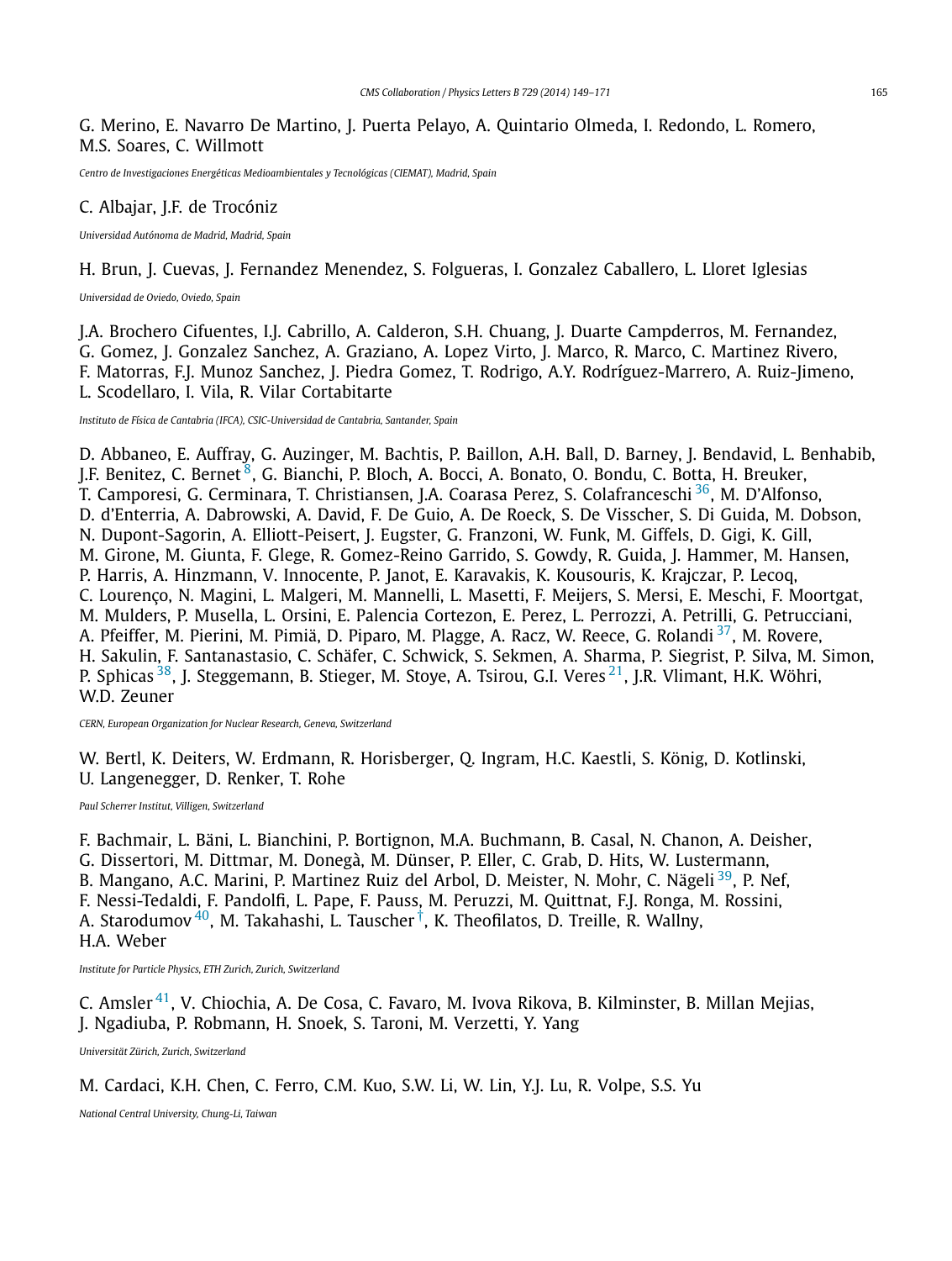P. Bartalini, P. Chang, Y.H. Chang, Y.W. Chang, Y. Chao, K.F. Chen, P.H. Chen, C. Dietz, U. Grundler, W.-S. Hou, Y. Hsiung, K.Y. Kao, Y.J. Lei, Y.F. Liu, R.-S. Lu, D. Majumder, E. Petrakou, X. Shi, J.G. Shiu, Y.M. Tzeng, M. Wang, R. Wilken

*National Taiwan University (NTU), Taipei, Taiwan*

# B. Asavapibhop, N. Suwonjandee

*Chulalongkorn University, Bangkok, Thailand*

A. Adiguzel, M.N. Bakirci<sup>42</sup>, S. Cerci<sup>43</sup>, C. Dozen, I. Dumanoglu, E. Eskut, S. Girgis, G. Gokbulut, E. Gurpinar, I. Hos, E.E. Kangal, A. Kayis Topaksu, G. Onengut [44,](#page-22-0) K. Ozdemir, S. Ozturk [42](#page-22-0), A. Polatoz, K. Sogut  $45$ , D. Sunar Cerci  $43$ , B. Tali  $43$ , H. Topakli  $42$ , M. Vergili

*Cukurova University, Adana, Turkey*

I.V. Akin, T. Aliev, B. Bilin, S. Bilmis, M. Deniz, H. Gamsizkan, A.M. Guler, G. Karapinar <sup>46</sup>, K. Ocalan, A. Ozpineci, M. Serin, R. Sever, U.E. Surat, M. Yalvac, M. Zeyrek

*Middle East Technical University, Physics Department, Ankara, Turkey*

E. Gülmez, B. Isildak<sup>47</sup>, M. Kaya<sup>48</sup>, O. Kaya<sup>48</sup>, S. Ozkorucuklu<sup>[49](#page-22-0)</sup>

*Bogazici University, Istanbul, Turkey*

H. Bahtiyar [50,](#page-22-0) E. Barlas, K. Cankocak, Y.O. Günaydin [51,](#page-22-0) F.I. Vardarlı, M. Yücel

*Istanbul Technical University, Istanbul, Turkey*

# L. Levchuk, P. Sorokin

*National Scientific Center, Kharkov Institute of Physics and Technology, Kharkov, Ukraine*

J.J. Brooke, E. Clement, D. Cussans, H. Flacher, R. Frazier, J. Goldstein, M. Grimes, G.P. Heath, H.F. Heath, J. Jacob, L. Kreczko, C. Lucas, Z. Meng, D.M. Newbold [52,](#page-22-0) S. Paramesvaran, A. Poll, S. Senkin, V.J. Smith, T. Williams

*University of Bristol, Bristol, United Kingdom*

K.W. Bell, A. Belyaev<sup>53</sup>, C. Brew, R.M. Brown, D.J.A. Cockerill, J.A. Coughlan, K. Harder, S. Harper, J. Ilic, E. Olaiya, D. Petyt, C.H. Shepherd-Themistocleous, A. Thea, I.R. Tomalin, W.J. Womersley, S.D. Worm

*Rutherford Appleton Laboratory, Didcot, United Kingdom*

M. Baber, R. Bainbridge, O. Buchmuller, D. Burton, D. Colling, N. Cripps, M. Cutajar, P. Dauncey, G. Davies, M. Della Negra, W. Ferguson, J. Fulcher, D. Futyan, A. Gilbert, A. Guneratne Bryer, G. Hall, Z. Hatherell, J. Hays, G. Iles, M. Jarvis, G. Karapostoli, M. Kenzie, R. Lane, R. Lucas <sup>52</sup>, L. Lyons, A.-M. Magnan, J. Marrouche, B. Mathias, R. Nandi, J. Nash, A. Nikitenko <sup>40</sup>, J. Pela, M. Pesaresi, K. Petridis, M. Pioppi  $54$ , D.M. Raymond, S. Rogerson, A. Rose, C. Seez, P. Sharp  $\dagger$ , A. Sparrow, A. Tapper, M. Vazquez Acosta, T. Virdee, S. Wakefield, N. Wardle

*Imperial College, London, United Kingdom*

J.E. Cole, P.R. Hobson, A. Khan, P. Kyberd, D. Leggat, D. Leslie, W. Martin, I.D. Reid, P. Symonds, L. Teodorescu, M. Turner

*Brunel University, Uxbridge, United Kingdom*

J. Dittmann, K. Hatakeyama, A. Kasmi, H. Liu, T. Scarborough

*Baylor University, Waco, USA*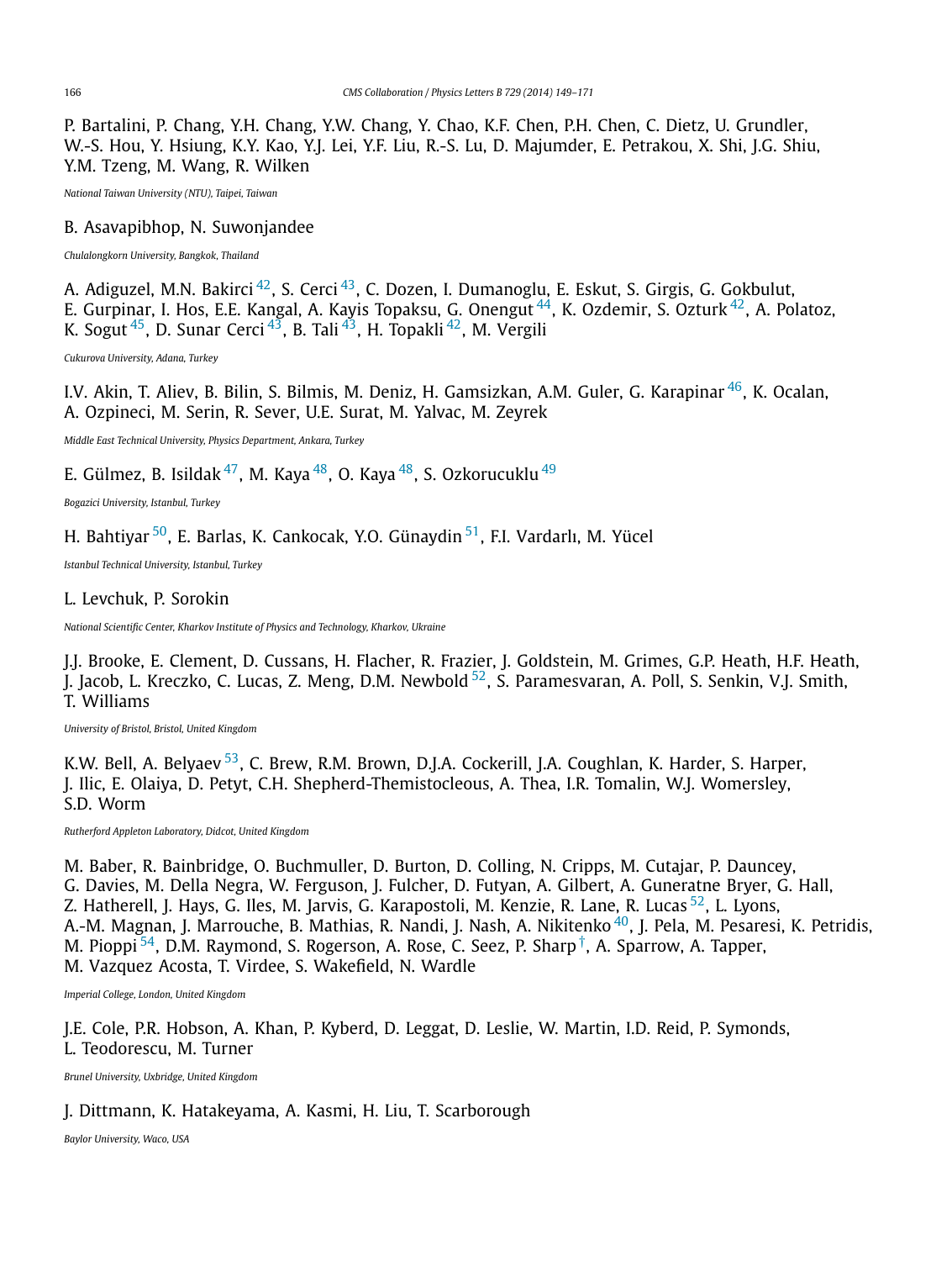# O. Charaf, S.I. Cooper, C. Henderson, P. Rumerio

*The University of Alabama, Tuscaloosa, USA*

A. Avetisyan, T. Bose, C. Fantasia, A. Heister, P. Lawson, D. Lazic, J. Rohlf, D. Sperka, J. St. John, L. Sulak

*Boston University, Boston, USA*

J. Alimena, S. Bhattacharya, G. Christopher, D. Cutts, Z. Demiragli, A. Ferapontov, A. Garabedian, U. Heintz, S. Jabeen, G. Kukartsev, E. Laird, G. Landsberg, M. Luk, M. Narain, M. Segala, T. Sinthuprasith, T. Speer, J. Swanson

*Brown University, Providence, USA*

R. Breedon, G. Breto, M. Calderon De La Barca Sanchez, S. Chauhan, M. Chertok, J. Conway, R. Conway, P.T. Cox, R. Erbacher, M. Gardner, W. Ko, A. Kopecky, R. Lander, T. Miceli, D. Pellett, J. Pilot, F. Ricci-Tam, B. Rutherford, M. Searle, S. Shalhout, J. Smith, M. Squires, M. Tripathi, S. Wilbur, R. Yohay

*University of California, Davis, Davis, USA*

V. Andreev, D. Cline, R. Cousins, S. Erhan, P. Everaerts, C. Farrell, M. Felcini, J. Hauser, M. Ignatenko, C. Jarvis, G. Rakness, P. Schlein [†,](#page-22-0) E. Takasugi, V. Valuev, M. Weber

*University of California, Los Angeles, USA*

J. Babb, R. Clare, J. Ellison, J.W. Gary, G. Hanson, J. Heilman, P. Jandir, F. Lacroix, H. Liu, O.R. Long, A. Luthra, M. Malberti, H. Nguyen, A. Shrinivas, J. Sturdy, S. Sumowidagdo, S. Wimpenny

*University of California, Riverside, Riverside, USA*

W. Andrews, J.G. Branson, G.B. Cerati, S. Cittolin, R.T. D'Agnolo, D. Evans, A. Holzner, R. Kelley, D. Kovalskyi, M. Lebourgeois, J. Letts, I. Macneill, S. Padhi, C. Palmer, M. Pieri, M. Sani, V. Sharma, S. Simon, E. Sudano, M. Tadel, Y. Tu, A. Vartak, S. Wasserbaech [55,](#page-22-0) F. Würthwein, A. Yagil, J. Yoo

*University of California, San Diego, La Jolla, USA*

D. Barge, C. Campagnari, T. Danielson, K. Flowers, P. Geffert, C. George, F. Golf, J. Incandela, C. Justus, R. Magaña Villalba, N. Mccoll, V. Pavlunin, J. Richman, R. Rossin, D. Stuart, W. To, C. West

*University of California, Santa Barbara, Santa Barbara, USA*

A. Apresyan, A. Bornheim, J. Bunn, Y. Chen, E. Di Marco, J. Duarte, D. Kcira, A. Mott, H.B. Newman, C. Pena, C. Rogan, M. Spiropulu, V. Timciuc, R. Wilkinson, S. Xie, R.Y. Zhu

*California Institute of Technology, Pasadena, USA*

V. Azzolini, A. Calamba, R. Carroll, T. Ferguson, Y. Iiyama, D.W. Jang, M. Paulini, J. Russ, H. Vogel, I. Vorobiev

*Carnegie Mellon University, Pittsburgh, USA*

J.P. Cumalat, B.R. Drell, W.T. Ford, A. Gaz, E. Luiggi Lopez, U. Nauenberg, J.G. Smith, K. Stenson, K.A. Ulmer, S.R. Wagner

*University of Colorado at Boulder, Boulder, USA*

J. Alexander, A. Chatterjee, N. Eggert, L.K. Gibbons, W. Hopkins, A. Khukhunaishvili, B. Kreis, N. Mirman, G. Nicolas Kaufman, J.R. Patterson, A. Ryd, E. Salvati, W. Sun, W.D. Teo, J. Thom, J. Thompson, J. Tucker, Y. Weng, L. Winstrom, P. Wittich

*Cornell University, Ithaca, USA*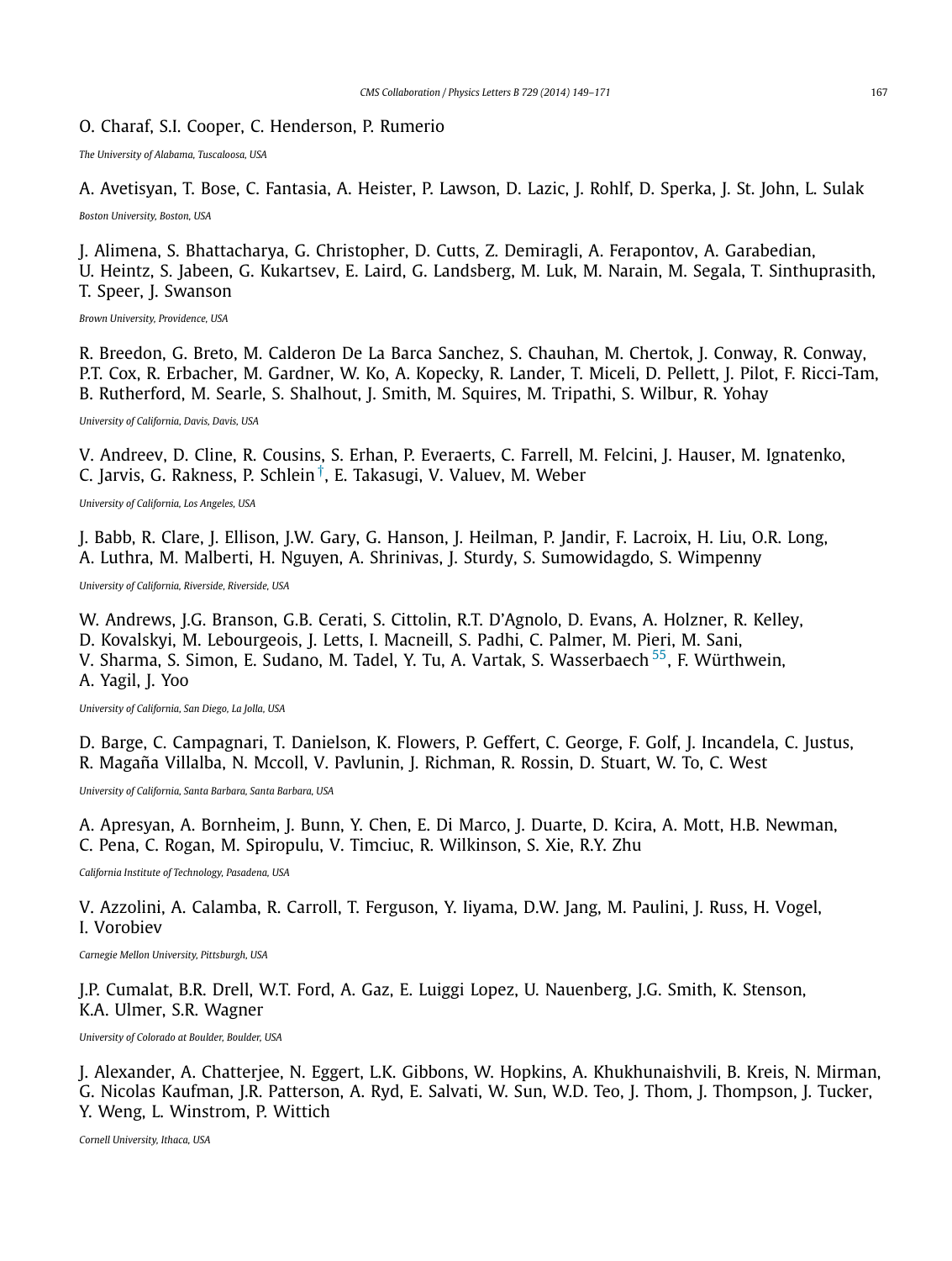# D. Winn

*Fairfield University, Fairfield, USA*

S. Abdullin, M. Albrow, J. Anderson, G. Apollinari, L.A.T. Bauerdick, A. Beretvas, J. Berryhill, P.C. Bhat, K. Burkett, J.N. Butler, V. Chetluru, H.W.K. Cheung, F. Chlebana, S. Cihangir, V.D. Elvira, I. Fisk, J. Freeman, Y. Gao, E. Gottschalk, L. Gray, D. Green, O. Gutsche, D. Hare, R.M. Harris, J. Hirschauer, B. Hooberman, S. Jindariani, M. Johnson, U. Joshi, K. Kaadze, B. Klima, S. Kwan, J. Linacre, D. Lincoln, R. Lipton, J. Lykken, K. Maeshima, J.M. Marraffino, V.I. Martinez Outschoorn, S. Maruyama, D. Mason, P. McBride, K. Mishra, S. Mrenna, Y. Musienko [34,](#page-22-0) S. Nahn, C. Newman-Holmes, V. O'Dell, O. Prokofyev, N. Ratnikova, E. Sexton-Kennedy, S. Sharma, W.J. Spalding, L. Spiegel, L. Taylor, S. Tkaczyk, N.V. Tran, L. Uplegger, E.W. Vaandering, R. Vidal, A. Whitbeck, J. Whitmore, W. Wu, F. Yang, J.C. Yun

*Fermi National Accelerator Laboratory, Batavia, USA*

D. Acosta, P. Avery, D. Bourilkov, T. Cheng, S. Das, M. De Gruttola, G.P. Di Giovanni, D. Dobur, R.D. Field, M. Fisher, Y. Fu, I.K. Furic, J. Hugon, B. Kim, J. Konigsberg, A. Korytov, A. Kropivnitskaya, T. Kypreos, J.F. Low, K. Matchev, P. Milenovic [56,](#page-22-0) G. Mitselmakher, L. Muniz, A. Rinkevicius, L. Shchutska, N. Skhirtladze, M. Snowball, J. Yelton, M. Zakaria

*University of Florida, Gainesville, USA*

V. Gaultney, S. Hewamanage, S. Linn, P. Markowitz, G. Martinez, J.L. Rodriguez

*Florida International University, Miami, USA*

T. Adams, A. Askew, J. Bochenek, J. Chen, B. Diamond, J. Haas, S. Hagopian, V. Hagopian, K.F. Johnson, H. Prosper, V. Veeraraghavan, M. Weinberg

*Florida State University, Tallahassee, USA*

M.M. Baarmand, B. Dorney, M. Hohlmann, H. Kalakhety, F. Yumiceva

*Florida Institute of Technology, Melbourne, USA*

M.R. Adams, L. Apanasevich, V.E. Bazterra, R.R. Betts, I. Bucinskaite, R. Cavanaugh, O. Evdokimov, L. Gauthier, C.E. Gerber, D.J. Hofman, S. Khalatyan, P. Kurt, D.H. Moon, C. O'Brien, C. Silkworth, P. Turner, N. Varelas

*University of Illinois at Chicago (UIC), Chicago, USA*

U. Akgun, E.A. Albayrak <sup>50</sup>, B. Bilki <sup>57</sup>, W. Clarida, K. Dilsiz, F. Duru, J.-P. Merlo, H. Mermerkaya <sup>58</sup>, A. Mestvirishvili, A. Moeller, J. Nachtman, H. Ogul, Y. Onel, F. Ozok<sup>50</sup>, S. Sen, P. Tan, E. Tiras, J. Wetzel, T. Yetkin<sup>59</sup>, K. Yi

*The University of Iowa, Iowa City, USA*

B.A. Barnett, B. Blumenfeld, S. Bolognesi, D. Fehling, A.V. Gritsan, P. Maksimovic, C. Martin, M. Swartz *Johns Hopkins University, Baltimore, USA*

P. Baringer, A. Bean, G. Benelli, R.P. Kenny III, M. Murray, D. Noonan, S. Sanders, J. Sekaric, R. Stringer, Q. Wang, J.S. Wood

*The University of Kansas, Lawrence, USA*

A.F. Barfuss, I. Chakaberia, A. Ivanov, S. Khalil, M. Makouski, Y. Maravin, L.K. Saini, S. Shrestha, I. Svintradze

*Kansas State University, Manhattan, USA*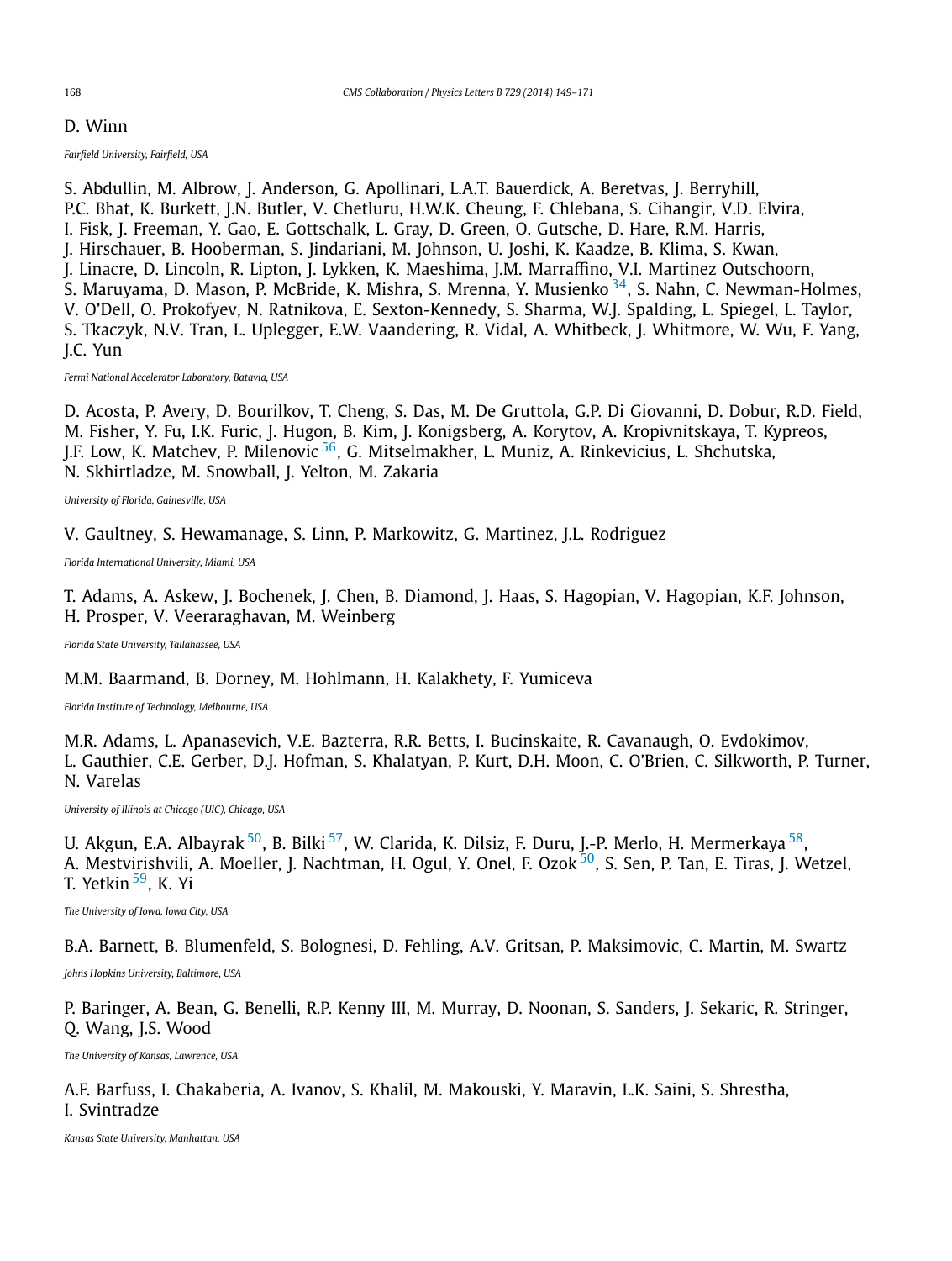# J. Gronberg, D. Lange, F. Rebassoo, D. Wright

*Lawrence Livermore National Laboratory, Livermore, USA*

A. Baden, B. Calvert, S.C. Eno, J.A. Gomez, N.J. Hadley, R.G. Kellogg, T. Kolberg, Y. Lu, M. Marionneau, A.C. Mignerey, K. Pedro, A. Skuja, J. Temple, M.B. Tonjes, S.C. Tonwar

*University of Maryland, College Park, USA*

A. Apyan, R. Barbieri, G. Bauer, W. Busza, I.A. Cali, M. Chan, L. Di Matteo, V. Dutta, G. Gomez Ceballos, M. Goncharov, D. Gulhan, M. Klute, Y.S. Lai, Y.-J. Lee, A. Levin, P.D. Luckey, T. Ma, C. Paus, D. Ralph, C. Roland, G. Roland, G.S.F. Stephans, F. Stöckli, K. Sumorok, D. Velicanu, J. Veverka, B. Wyslouch, M. Yang, A.S. Yoon, M. Zanetti, V. Zhukova

*Massachusetts Institute of Technology, Cambridge, USA*

B. Dahmes, A. De Benedetti, A. Gude, S.C. Kao, K. Klapoetke, Y. Kubota, J. Mans, N. Pastika, R. Rusack, A. Singovsky, N. Tambe, J. Turkewitz

*University of Minnesota, Minneapolis, USA*

J.G. Acosta, L.M. Cremaldi, R. Kroeger, S. Oliveros, L. Perera, R. Rahmat, D.A. Sanders, D. Summers

*University of Mississippi, Oxford, USA*

E. Avdeeva, K. Bloom, S. Bose, D.R. Claes, A. Dominguez, R. Gonzalez Suarez, J. Keller, D. Knowlton, I. Kravchenko, J. Lazo-Flores, S. Malik, F. Meier, G.R. Snow

*University of Nebraska-Lincoln, Lincoln, USA*

J. Dolen, A. Godshalk, I. Iashvili, S. Jain, A. Kharchilava, A. Kumar, S. Rappoccio, Z. Wan

*State University of New York at Buffalo, Buffalo, USA*

G. Alverson, E. Barberis, D. Baumgartel, M. Chasco, J. Haley, A. Massironi, D. Nash, T. Orimoto, D. Trocino, D. Wood, J. Zhang

*Northeastern University, Boston, USA*

A. Anastassov, K.A. Hahn, A. Kubik, L. Lusito, N. Mucia, N. Odell, B. Pollack, A. Pozdnyakov, M. Schmitt, S. Stoynev, K. Sung, M. Velasco, S. Won

*Northwestern University, Evanston, USA*

D. Berry, A. Brinkerhoff, K.M. Chan, A. Drozdetskiy, M. Hildreth, C. Jessop, D.J. Karmgard, J. Kolb, K. Lannon, W. Luo, S. Lynch, N. Marinelli, D.M. Morse, T. Pearson, M. Planer, R. Ruchti, J. Slaunwhite, N. Valls, M. Wayne, M. Wolf

*University of Notre Dame, Notre Dame, USA*

L. Antonelli, B. Bylsma, L.S. Durkin, S. Flowers, C. Hill, R. Hughes, K. Kotov, T.Y. Ling, D. Puigh, M. Rodenburg, G. Smith, C. Vuosalo, B.L. Winer, H. Wolfe, H.W. Wulsin

*The Ohio State University, Columbus, USA*

E. Berry, P. Elmer, V. Halyo, P. Hebda, J. Hegeman, A. Hunt, P. Jindal, S.A. Koay, P. Lujan, D. Marlow, T. Medvedeva, M. Mooney, J. Olsen, P. Piroué, X. Quan, A. Raval, H. Saka, D. Stickland, C. Tully, J.S. Werner, S.C. Zenz, A. Zuranski

*Princeton University, Princeton, USA*

E. Brownson, A. Lopez, H. Mendez, J.E. Ramirez Vargas

*University of Puerto Rico, Mayaguez, USA*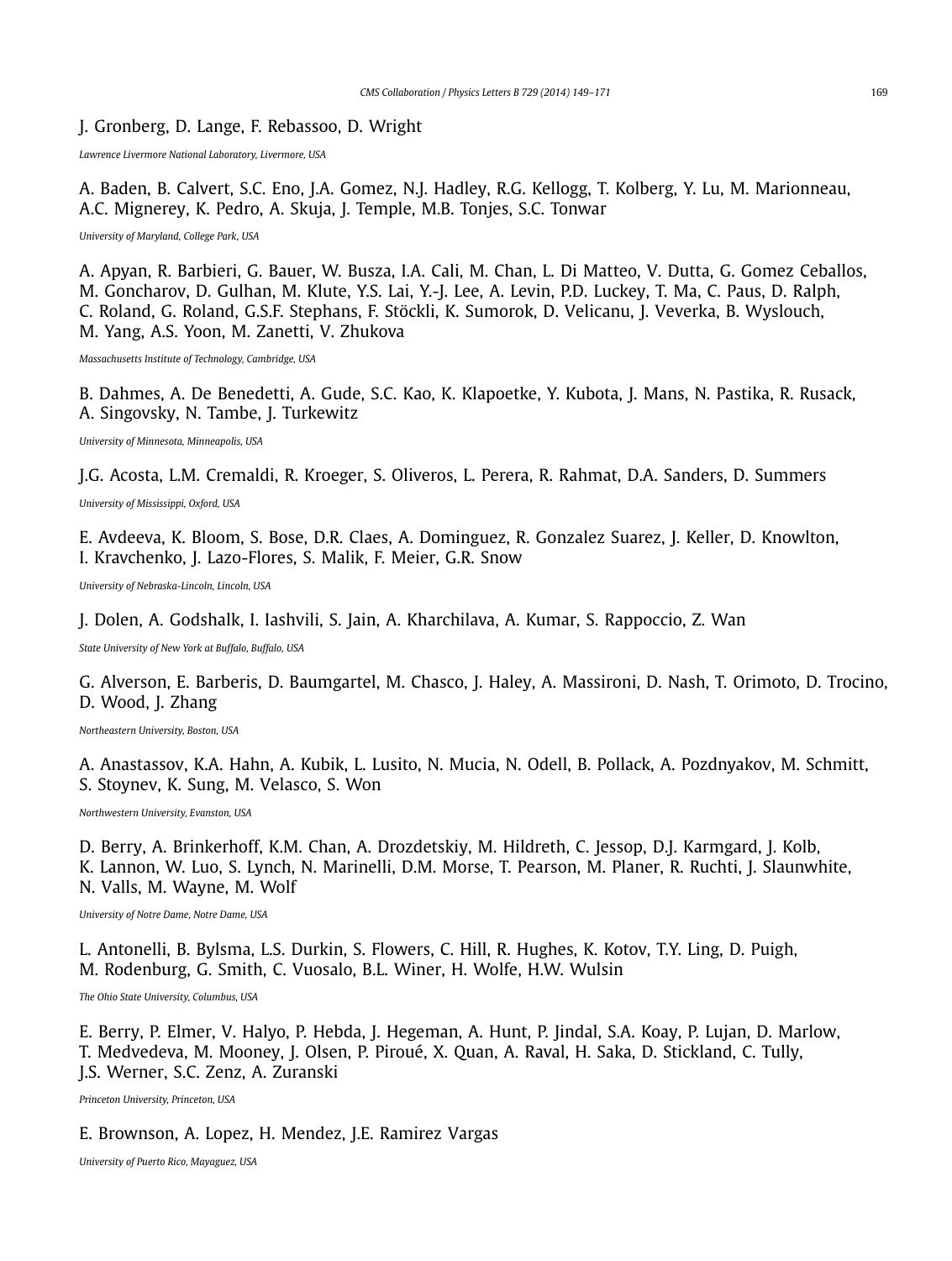E. Alagoz, D. Benedetti, G. Bolla, D. Bortoletto, M. De Mattia, A. Everett, Z. Hu, M. Jones, K. Jung, M. Kress, N. Leonardo, D. Lopes Pegna, V. Maroussov, P. Merkel, D.H. Miller, N. Neumeister, B.C. Radburn-Smith, I. Shipsey, D. Silvers, A. Svyatkovskiy, F. Wang, W. Xie, L. Xu, H.D. Yoo, J. Zablocki, Y. Zheng

*Purdue University, West Lafayette, USA*

# N. Parashar

*Purdue University Calumet, Hammond, USA*

A. Adair, B. Akgun, K.M. Ecklund, F.J.M. Geurts, W. Li, B. Michlin, B.P. Padley, R. Redjimi, J. Roberts, J. Zabel

*Rice University, Houston, USA*

B. Betchart, A. Bodek, R. Covarelli, P. de Barbaro, R. Demina, Y. Eshaq, T. Ferbel, A. Garcia-Bellido, P. Goldenzweig, J. Han, A. Harel, D.C. Miner, G. Petrillo, D. Vishnevskiy, M. Zielinski

*University of Rochester, Rochester, USA*

A. Bhatti, R. Ciesielski, L. Demortier, K. Goulianos, G. Lungu, S. Malik, C. Mesropian

*The Rockefeller University, New York, USA*

S. Arora, A. Barker, J.P. Chou, C. Contreras-Campana, E. Contreras-Campana, D. Duggan, D. Ferencek, Y. Gershtein, R. Gray, E. Halkiadakis, D. Hidas, A. Lath, S. Panwalkar, M. Park, R. Patel, V. Rekovic, J. Robles, S. Salur, S. Schnetzer, C. Seitz, S. Somalwar, R. Stone, S. Thomas, P. Thomassen, M. Walker

*Rutgers, The State University of New Jersey, Piscataway, USA*

# K. Rose, S. Spanier, Z.C. Yang, A. York

*University of Tennessee, Knoxville, USA*

O. Bouhali <sup>60</sup>, R. Eusebi, W. Flanagan, J. Gilmore, T. Kamon <sup>61</sup>, V. Khotilovich, V. Krutelyov, R. Montalvo, I. Osipenkov, Y. Pakhotin, A. Perloff, J. Roe, A. Safonov, T. Sakuma, I. Suarez, A. Tatarinov, D. Toback

*Texas A&M University, College Station, USA*

N. Akchurin, C. Cowden, J. Damgov, C. Dragoiu, P.R. Dudero, K. Kovitanggoon, S. Kunori, S.W. Lee, T. Libeiro, I. Volobouev

*Texas Tech University, Lubbock, USA*

E. Appelt, A.G. Delannoy, S. Greene, A. Gurrola, W. Johns, C. Maguire, Y. Mao, A. Melo, M. Sharma, P. Sheldon, B. Snook, S. Tuo, J. Velkovska

*Vanderbilt University, Nashville, USA*

M.W. Arenton, S. Boutle, B. Cox, B. Francis, J. Goodell, R. Hirosky, A. Ledovskoy, C. Lin, C. Neu, J. Wood *University of Virginia, Charlottesville, USA*

S. Gollapinni, R. Harr, P.E. Karchin, C. Kottachchi Kankanamge Don, P. Lamichhane, A. Sakharov

*Wayne State University, Detroit, USA*

D.A. Belknap, L. Borrello, D. Carlsmith, M. Cepeda, S. Dasu, S. Duric, E. Friis, M. Grothe, R. Hall-Wilton, M. Herndon, A. Hervé, P. Klabbers, J. Klukas, A. Lanaro, R. Loveless, A. Mohapatra, I. Ojalvo, T. Perry, G.A. Pierro, G. Polese, I. Ross, T. Sarangi, A. Savin, W.H. Smith

*University of Wisconsin, Madison, USA*